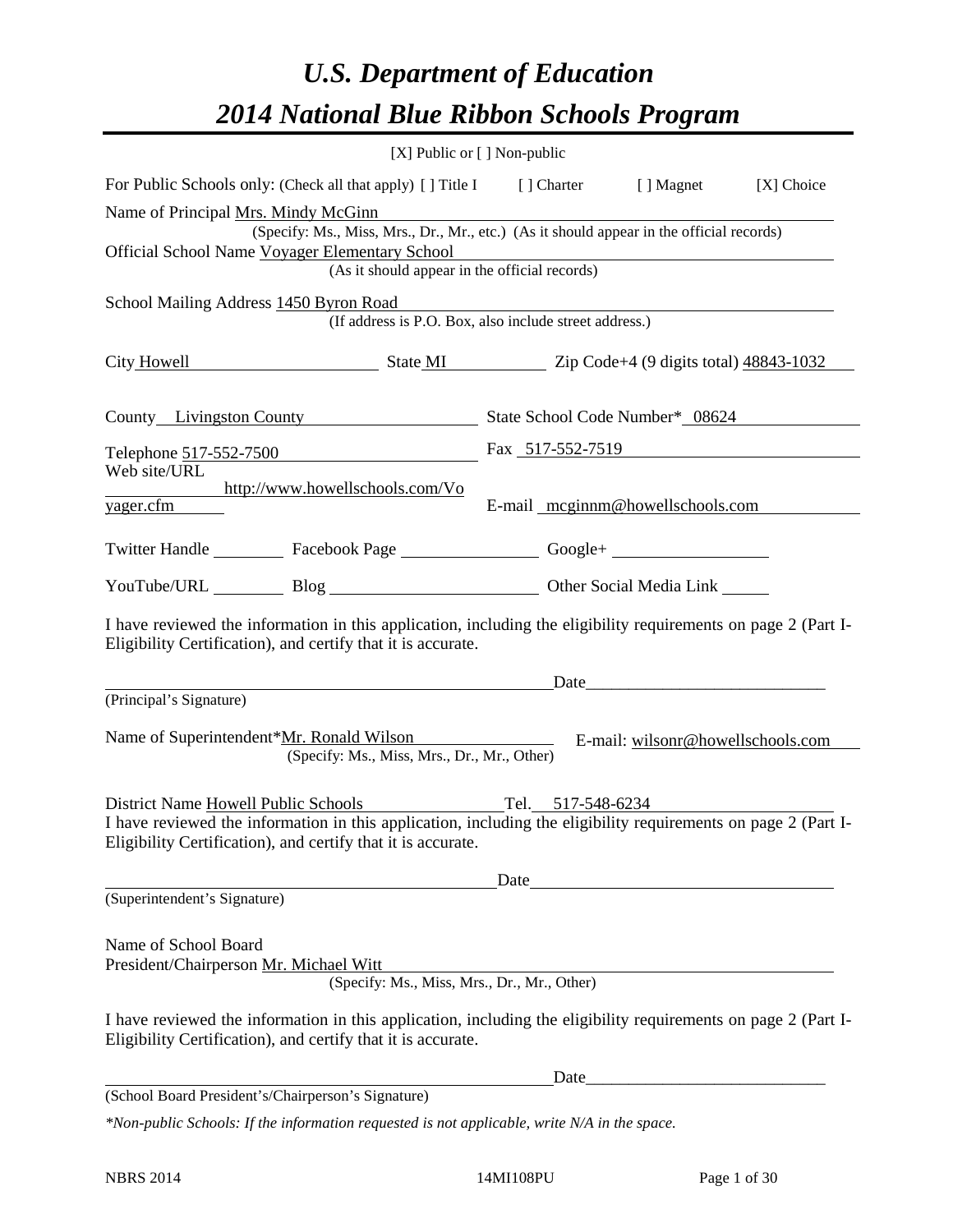#### **Include this page in the school's application as page 2.**

The signatures on the first page of this application (cover page) certify that each of the statements below concerning the school's eligibility and compliance with U.S. Department of Education, Office for Civil Rights (OCR) requirements is true and correct.

- 1. The school configuration includes one or more of grades K-12. (Schools on the same campus with one principal, even a K-12 school, must apply as an entire school.)
- 2. The school has made its Annual Measurable Objectives (AMOs) or Adequate Yearly Progress (AYP) each year for the past two years and has not been identified by the state as "persistently dangerous" within the last two years.
- 3. To meet final eligibility, a public school must meet the state's AMOs or AYP requirements in the 2013-2014 school year and be certified by the state representative. Any status appeals must be resolved at least two weeks before the awards ceremony for the school to receive the award.
- 4. If the school includes grades 7 or higher, the school must have foreign language as a part of its curriculum.
- 5. The school has been in existence for five full years, that is, from at least September 2008 and each tested grade must have been part of the school for the past three years.
- 6. The nominated school has not received the National Blue Ribbon Schools award in the past five years: 2009, 2010, 2011, 2012, or 2013.
- 7. The nominated school has no history of testing irregularities, nor have charges of irregularities been brought against the school at the time of nomination. The U.S. Department of Education reserves the right to disqualify a school's application and/or rescind a school's award if irregularities are later discovered and proven by the state.
- 8. The nominated school or district is not refusing Office of Civil Rights (OCR) access to information necessary to investigate a civil rights complaint or to conduct a district-wide compliance review.
- 9. The OCR has not issued a violation letter of findings to the school district concluding that the nominated school or the district as a whole has violated one or more of the civil rights statutes. A violation letter of findings will not be considered outstanding if OCR has accepted a corrective action plan from the district to remedy the violation.
- 10. The U.S. Department of Justice does not have a pending suit alleging that the nominated school or the school district as a whole has violated one or more of the civil rights statutes or the Constitution's equal protection clause.
- 11. There are no findings of violations of the Individuals with Disabilities Education Act in a U.S. Department of Education monitoring report that apply to the school or school district in question; or if there are such findings, the state or district has corrected, or agreed to correct, the findings.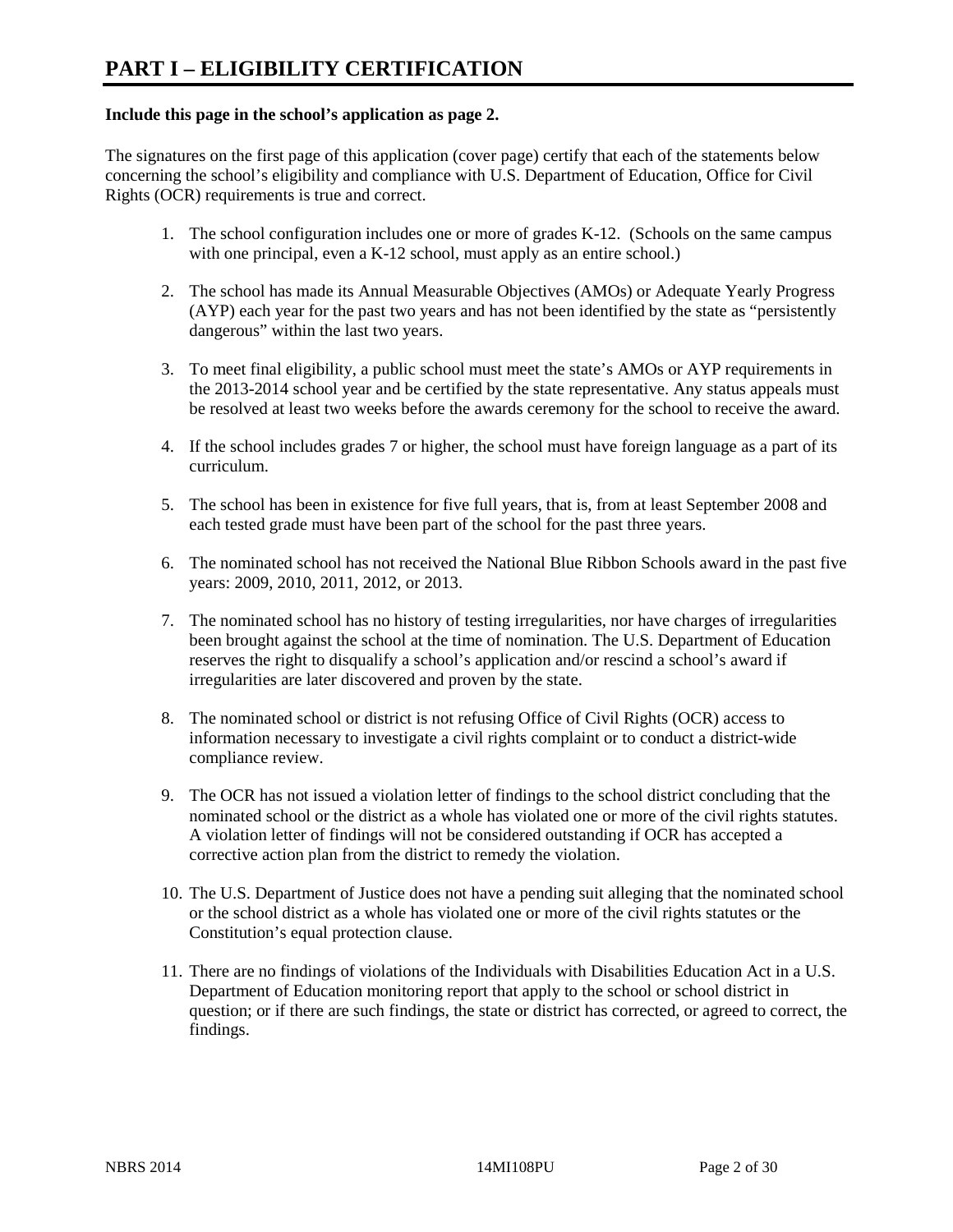# **PART II - DEMOGRAPHIC DATA**

#### **All data are the most recent year available.**

**DISTRICT** (Question 1 is not applicable to non-public schools)

| -1. | Number of schools in the district<br>(per district designation): | $\overline{2}$ Elementary schools (includes K-8)<br>2 Middle/Junior high schools |
|-----|------------------------------------------------------------------|----------------------------------------------------------------------------------|
|     |                                                                  | 1 High schools                                                                   |
|     |                                                                  | $0 K-12$ schools                                                                 |

10 TOTAL

**SCHOOL** (To be completed by all schools)

- 2. Category that best describes the area where the school is located:
	- [] Urban or large central city
	- [ ] Suburban with characteristics typical of an urban area
	- [X] Suburban
	- [ ] Small city or town in a rural area
	- [ ] Rural
- 3. 6 Number of years the principal has been in her/his position at this school.
- 4. Number of students as of October 1 enrolled at each grade level or its equivalent in applying school:

| Grade                           | # of         | # of Females | <b>Grade Total</b> |
|---------------------------------|--------------|--------------|--------------------|
|                                 | <b>Males</b> |              |                    |
| <b>PreK</b>                     | 17           | 5            | 22                 |
| K                               | 40           | 38           | 78                 |
| $\mathbf{1}$                    | 41           | 26           | 67                 |
| $\overline{2}$                  | 46           | 38           | 84                 |
| 3                               | 44           | 41           | 85                 |
| 4                               | 48           | 40           | 88                 |
| 5                               | 43           | 45           | 88                 |
| 6                               | 0            | 0            | 0                  |
| 7                               | 0            | 0            | 0                  |
| 8                               | 0            | 0            | 0                  |
| 9                               | 0            | 0            | 0                  |
| 10                              | 0            | 0            | 0                  |
| 11                              | 0            | 0            | 0                  |
| 12                              | 0            | 0            | 0                  |
| <b>Total</b><br><b>Students</b> | 279          | 233          | 512                |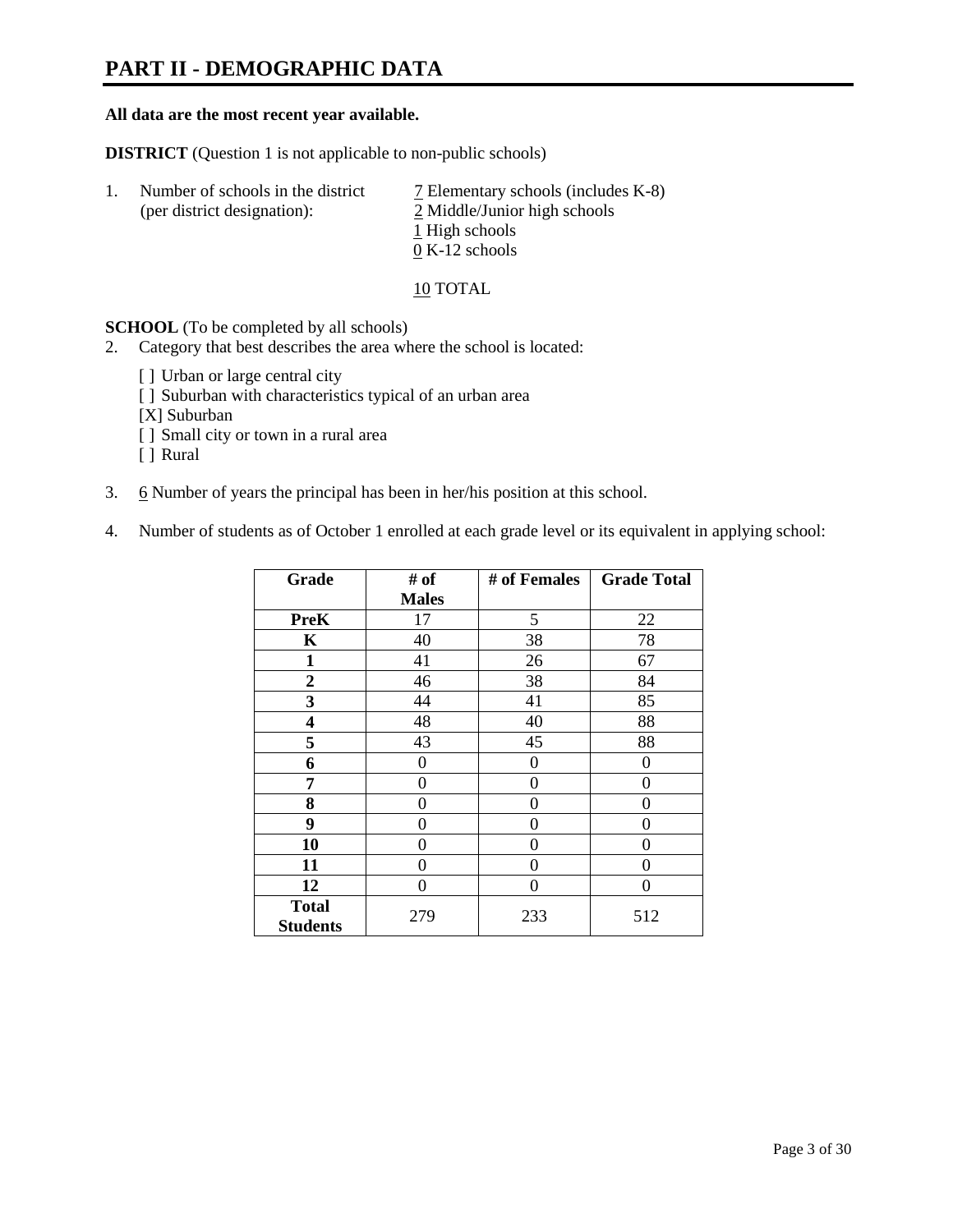5. Racial/ethnic composition of  $\qquad \qquad \underline{0}$  % American Indian or Alaska Native the school: 2 % Asian

 0 % Black or African American 2 % Hispanic or Latino 0 % Native Hawaiian or Other Pacific Islander 96 % White 0 % Two or more races **100 % Total** 

(Only these seven standard categories should be used to report the racial/ethnic composition of your school. The Final Guidance on Maintaining, Collecting, and Reporting Racial and Ethnic Data to the U.S. Department of Education published in the October 19, 2007 *Federal Register* provides definitions for each of the seven categories.)

6. Student turnover, or mobility rate, during the 2012 - 2013 year: 4%

This rate should be calculated using the grid below. The answer to (6) is the mobility rate.

| <b>Steps For Determining Mobility Rate</b>         | Answer |
|----------------------------------------------------|--------|
| (1) Number of students who transferred to          |        |
| the school after October 1, 2012 until the         | 8      |
| end of the school year                             |        |
| (2) Number of students who transferred             |        |
| <i>from</i> the school after October 1, 2012 until | 10     |
| the end of the 2012-2013 school year               |        |
| (3) Total of all transferred students [sum of      | 18     |
| rows $(1)$ and $(2)$ ]                             |        |
| (4) Total number of students in the school as      | 512    |
| of October 1                                       |        |
| $(5)$ Total transferred students in row $(3)$      | 0.035  |
| divided by total students in row (4)               |        |
| $(6)$ Amount in row $(5)$ multiplied by 100        |        |

7. English Language Learners (ELL) in the school:  $0\%$ Number of non-English languages represented:  $0$ Specify non-English languages:

0 Total number ELL

8. Students eligible for free/reduced-priced meals: 30 %

Total number students who qualify: 156

If this method is not an accurate estimate of the percentage of students from low-income families, or the school does not participate in the free and reduced-priced school meals program, supply an accurate estimate and explain how the school calculated this estimate.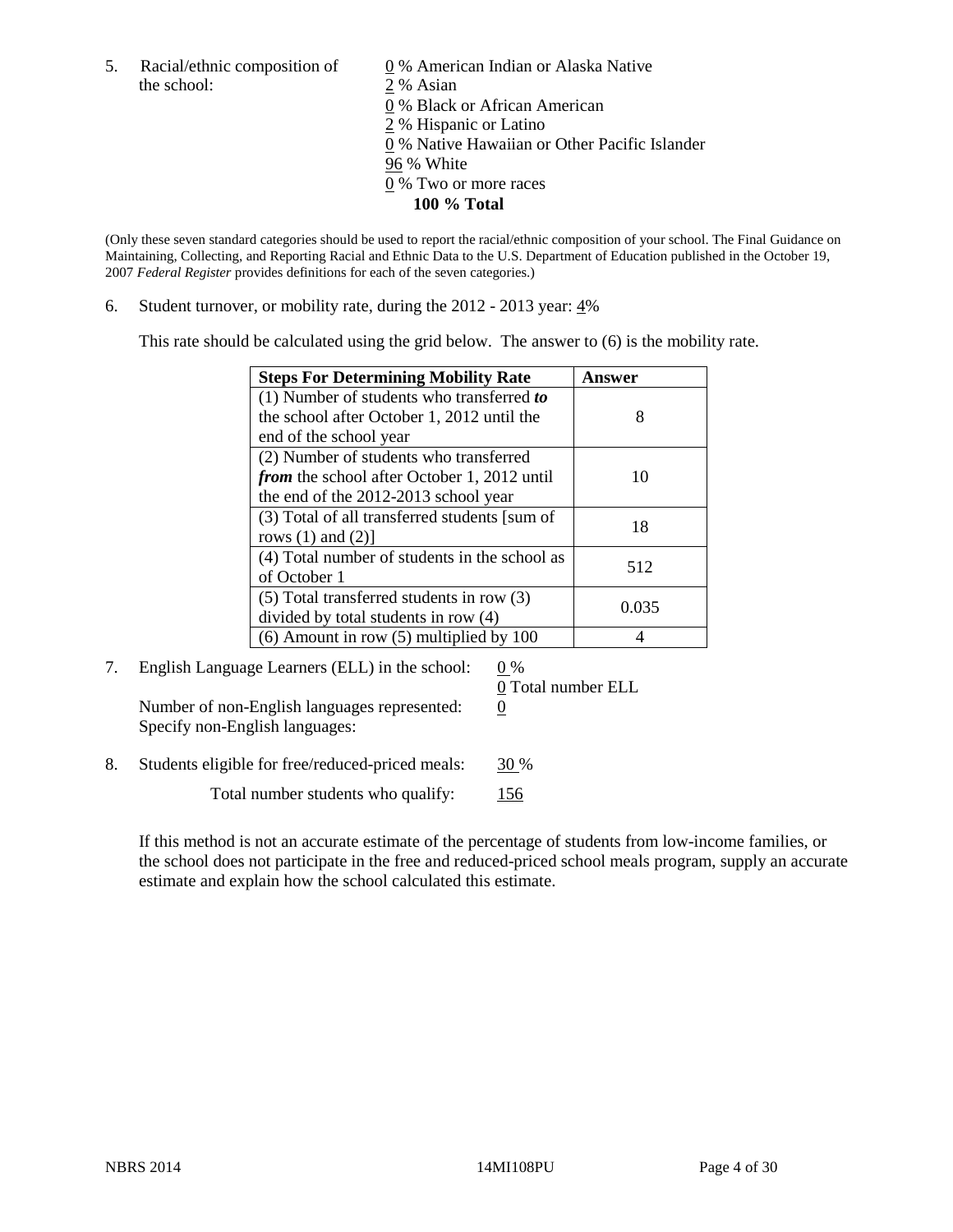49 Total number of students served

Indicate below the number of students with disabilities according to conditions designated in the Individuals with Disabilities Education Act. Do not add additional categories.

| marriaans with Disabilities Laacahon rict. Do not aaa aaanonin categorites. |                                         |
|-----------------------------------------------------------------------------|-----------------------------------------|
| 10 Autism                                                                   | <b>0</b> Orthopedic Impairment          |
| 0 Deafness                                                                  | 8 Other Health Impaired                 |
| 0 Deaf-Blindness                                                            | 11 Specific Learning Disability         |
| 0 Emotional Disturbance                                                     | 19 Speech or Language Impairment        |
| 0 Hearing Impairment                                                        | 0 Traumatic Brain Injury                |
| 0 Mental Retardation                                                        | 0 Visual Impairment Including Blindness |
| 0 Multiple Disabilities                                                     | 1 Developmentally Delayed               |
|                                                                             |                                         |

10. Use Full-Time Equivalents (FTEs), rounded to nearest whole numeral, to indicate the number of personnel in each of the categories below:

|                                       | <b>Number of Staff</b>      |
|---------------------------------------|-----------------------------|
| Administrators                        |                             |
| Classroom teachers                    | 19                          |
| Resource teachers/specialists         |                             |
| e.g., reading, math, science, special | 8                           |
| education, enrichment, technology,    |                             |
| art, music, physical education, etc.  |                             |
| Paraprofessionals                     | 5                           |
| Student support personnel             |                             |
| e.g., guidance counselors, behavior   |                             |
| interventionists, mental/physical     |                             |
| health service providers,             | $\mathcal{D}_{\mathcal{A}}$ |
| psychologists, family engagement      |                             |
| liaisons, career/college attainment   |                             |
| coaches, etc.                         |                             |
|                                       |                             |

11. Average student-classroom teacher ratio, that is, the number of students in the school divided by the FTE of classroom teachers, e.g.,  $22:1$   $27:1$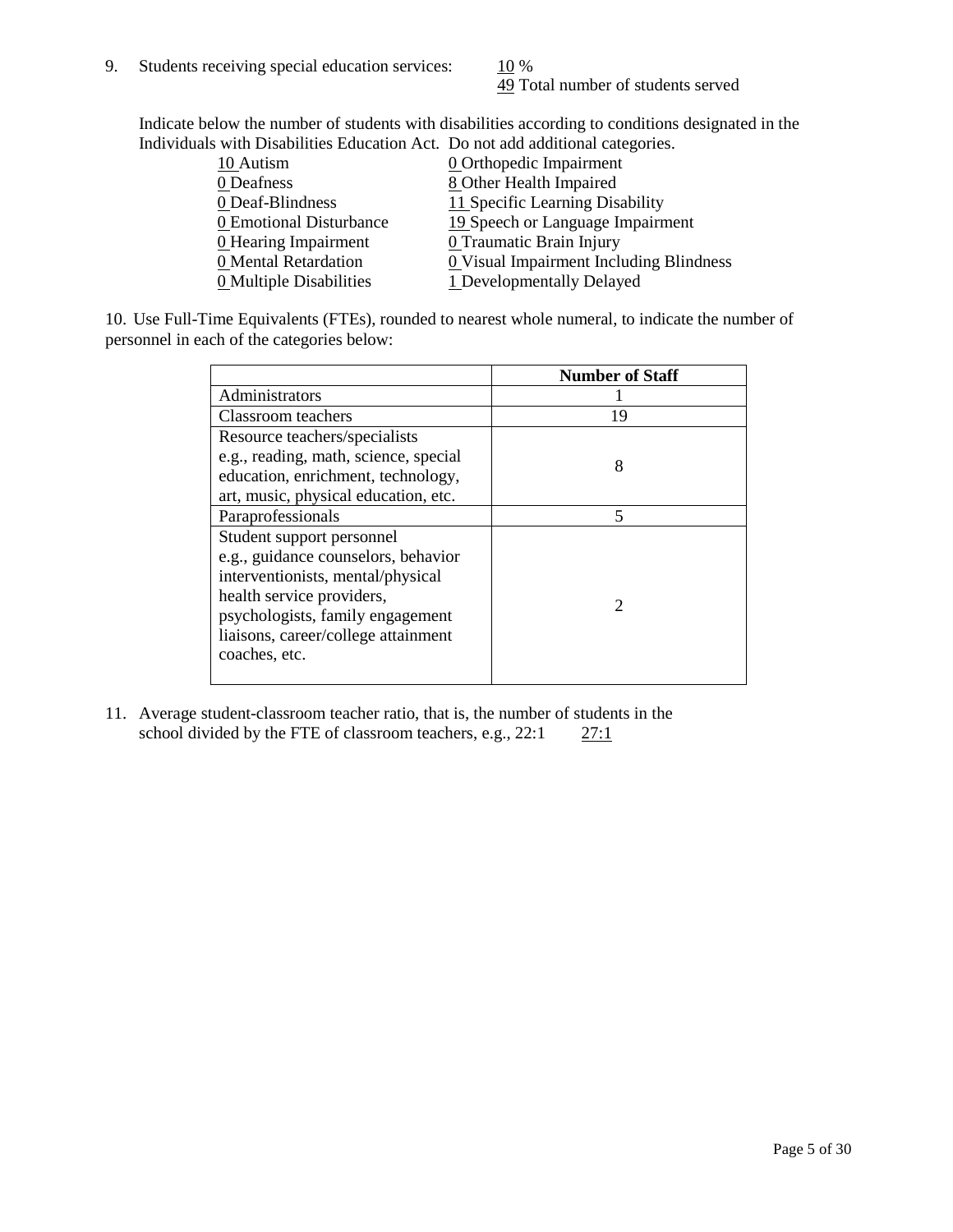12. Show daily student attendance rates. Only high schools need to supply yearly graduation rates.

| <b>Required Information</b> | 2012-2013 | 2011-2012 | 2010-2011 | 2009-2010 | 2008-2009 |
|-----------------------------|-----------|-----------|-----------|-----------|-----------|
| Daily student attendance    | 96%       | 96%       | า7%       | 98%       | 97%       |
| High school graduation rate | 9%        | 0%        | 0%        | 0%        | 0%        |

#### 13. **For schools ending in grade 12 (high schools)**

Show percentages to indicate the post-secondary status of students who graduated in Spring 2013

| <b>Post-Secondary Status</b>                  |              |
|-----------------------------------------------|--------------|
| Graduating class size                         |              |
| Enrolled in a 4-year college or university    | 0%           |
| Enrolled in a community college               | 0%           |
| Enrolled in career/technical training program | 0%           |
| Found employment                              | 0%           |
| Joined the military or other public service   | 0%           |
| .)ther                                        | $\gamma_{0}$ |

14. Indicate whether your school has previously received a National Blue Ribbon Schools award.  $Yes \underline{X}$  No

If yes, select the year in which your school received the award. 2005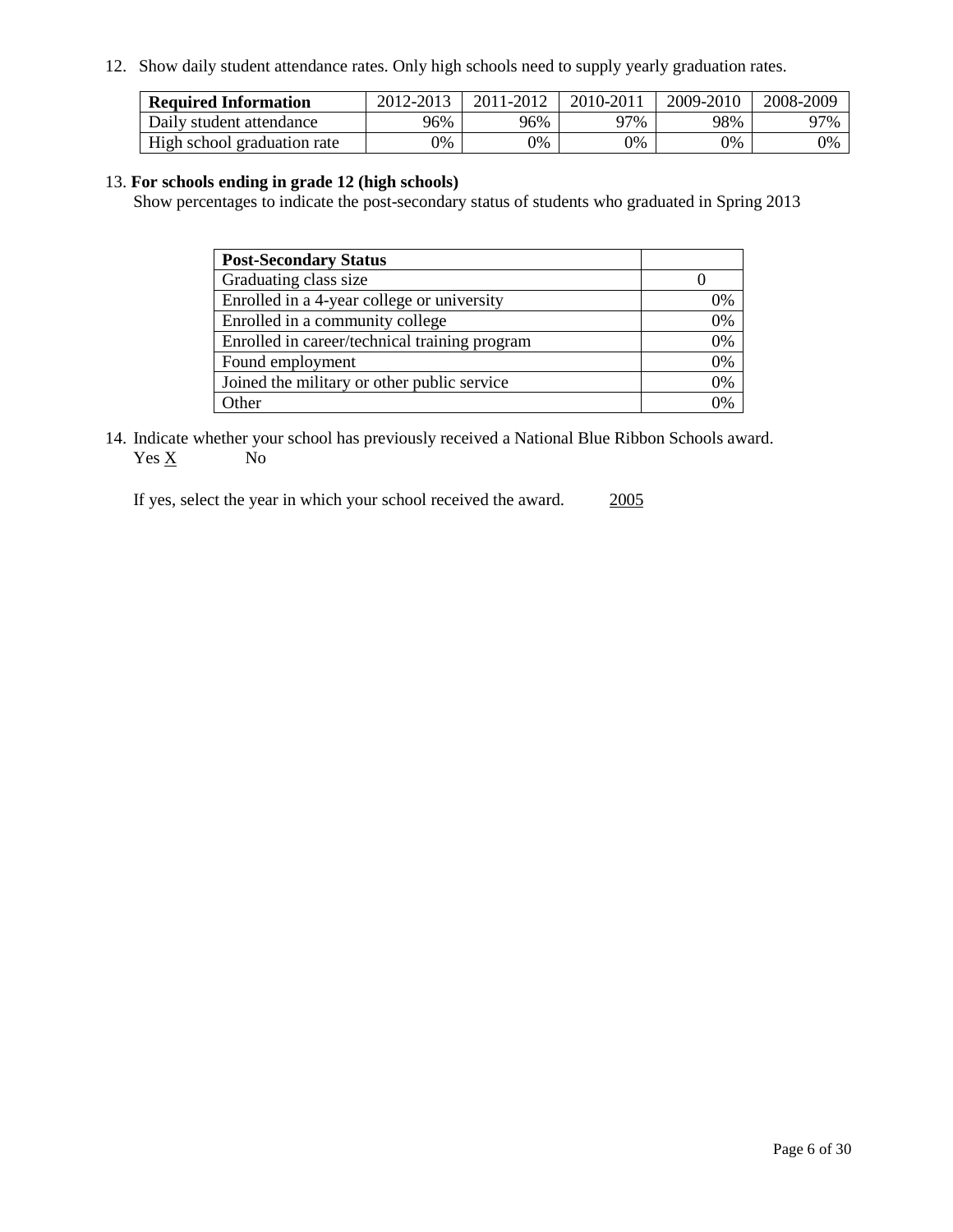## **PART III – SUMMARY**

The staff members at Voyager Elementary are driven by the ideas in our school's mission and vision statements.

Mission Statement: Voyager Elementary School, in partnership with families and the community, seeks to inspire all children to achieve academically, to be their personal B.E.S.T. and to become enthusiastic lifelong learners. (B - Be Bucket Fillers; E - Give our Best Effort; S - Be Safe; T - Take Responsibility)

Vision Statement: Voyager will be an exemplary school fostering higher-level thinking and respect for individuality, thus preparing successful citizens for the 21st century. We believe:

- All students can learn and be successful.
- All students have something to contribute.
- Relationships foster learning.
- In holding high expectations.
- In educating the whole child.
- ..In collaboration.
- In joyful learning.

Teachers and students live this mission each day at Voyager by setting goals, tracking student progress, and then celebrating successes together. Teachers set high expectations for all learners and differentiating instruction so that each child rises to meet those high expectations. Teachers work collaboratively to learn and perfect research-based practices so that instruction is strong and engaging. The collaborative spirit of the staff extends out to the families of the students as staff members seeks to develop relationships that foster teamwork, because with teamwork, each child can truly be reached. There is a family feeling when folks walk through the doors, whether attending an academic event like parent conferences, a grade-level program, or even a family social event, like Family Game Night. The school community is indeed a family of learners.

Voyager Elementary School sits in the heart of Livingston County in southeastern Michigan. Howell is the county seat and is nestled between Detroit and Lansing. Most families who live here commute outside of Howell to work. It is a suburban community with a rural atmosphere; a big town with a small-town feel which seeks to inspire community pride. Howell sits on the National Registry of Historic Places and was established as a village in 1863. Community events, like our popular Michigan Challenge Balloon Festival, bring our community together. Howell Public Schools is the largest school district in Livingston County. The district has seven elementary schools, two middle schools and a high school that has about 700 students in each graduating class. Voyager Elementary School has 512 students of which 30% receive free or reduced lunch. Voyager Elementary School is a school of choice. Voyager, in addition to other district schools, offers unlimited access to students who prefer to attend in this district.

The staff members at Voyager are determined to meet each individual student at his/her level and guide them to excel to the next level. The staff believes it takes a village to make a difference in the life of a child. The teaching staff is dedicated to working collaboratively in teacher-to-teacher teams to plan and strategize. Peer mentoring groups and buddy classes help to bring learning to the mastery level, both academically and socially. The Instructional Consultation Team meets regularly and is actively involved in the school, working side by side with classroom teachers, collecting data on struggling students, developing strategies to meet each child's needs, and then monitoring student progress. The Data Team works to collect and organize data from classrooms in all subject areas so that data can be analyzed and used to impact daily instruction. This data is also used to develop building-wide goals each year. The support staff at Voyager is a dedicated and powerful team of people. The At-Risk staff devote hours into analyzing data to find learners in need. They work closely with classroom teachers, develop individualized and evidence-based small group lessons, and track student success. The ancillary staff members, including our special education teachers, speech therapist, occupational therapist, social worker, physical therapist and counselor, work to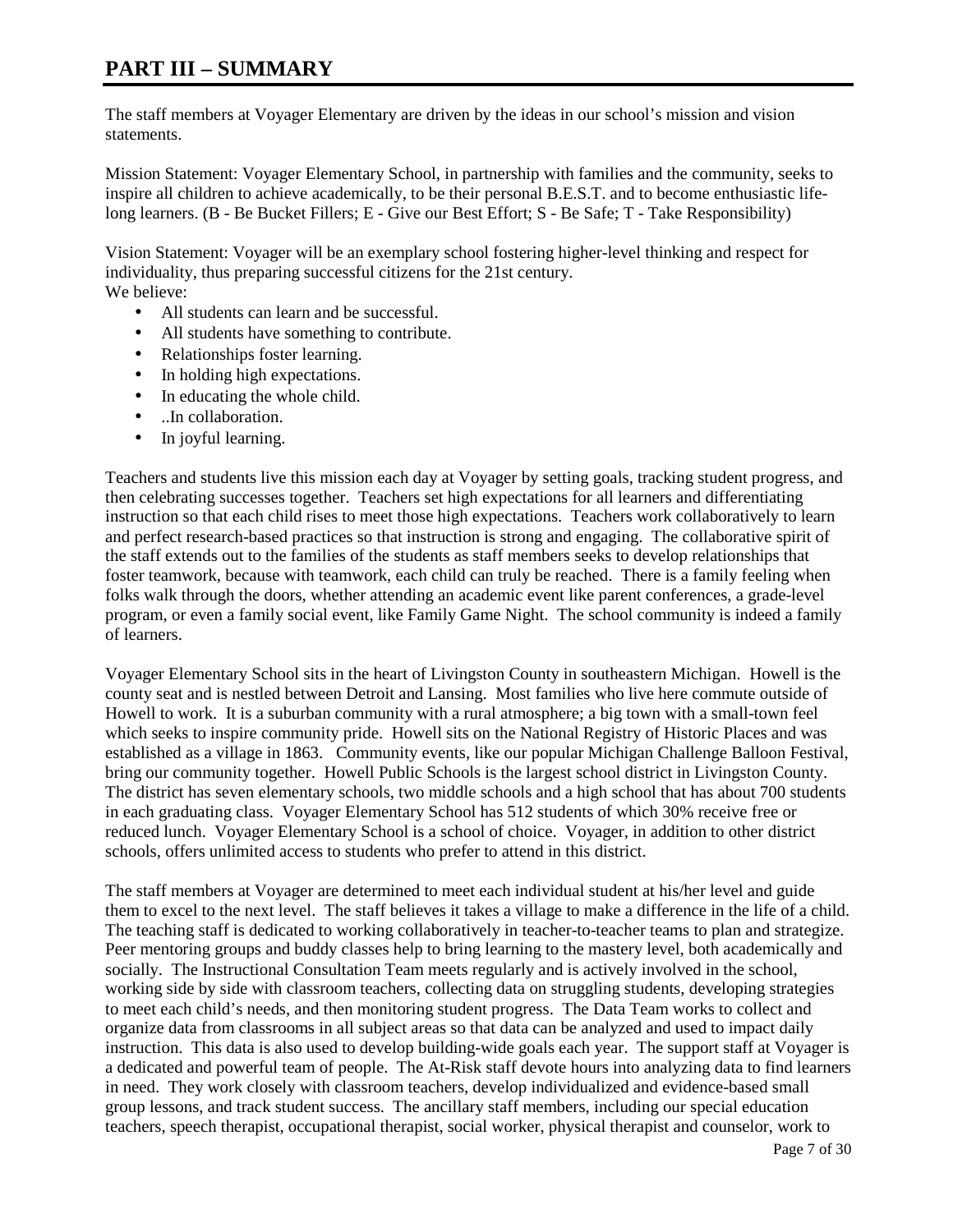meet student needs in general education and special education classroom settings. They help accommodate and differentiate instruction for individual students. They also collaborate with classroom teachers to develop intervention plans and provide small-group instruction that focuses on what each learner needs to make progress within the general education classroom. Their support and hard work is evident in the students' achievements.

In accordance with the belief statement, Voyager Elementary School nurtures the whole child. Voyager offers multiple opportunities to help students succeed socially, behaviorally, artistically, physically, and technologically. Students participate daily in one of the following unique classes: Art, Music, Physical Education, and Technology. Voyager offers weekly enrichment class in a real-life setting, through Music and Motion, two-hour Clay Workshops, Art Appreciation, or Student Experiences in Technology. Students are given opportunities to foster their leadership abilities through Safety Patrol, musical performances, Field Day, student council, student-led morning announcements, and community support events.

Voyager Elementary School is an exemplary school that is driven to reach each child!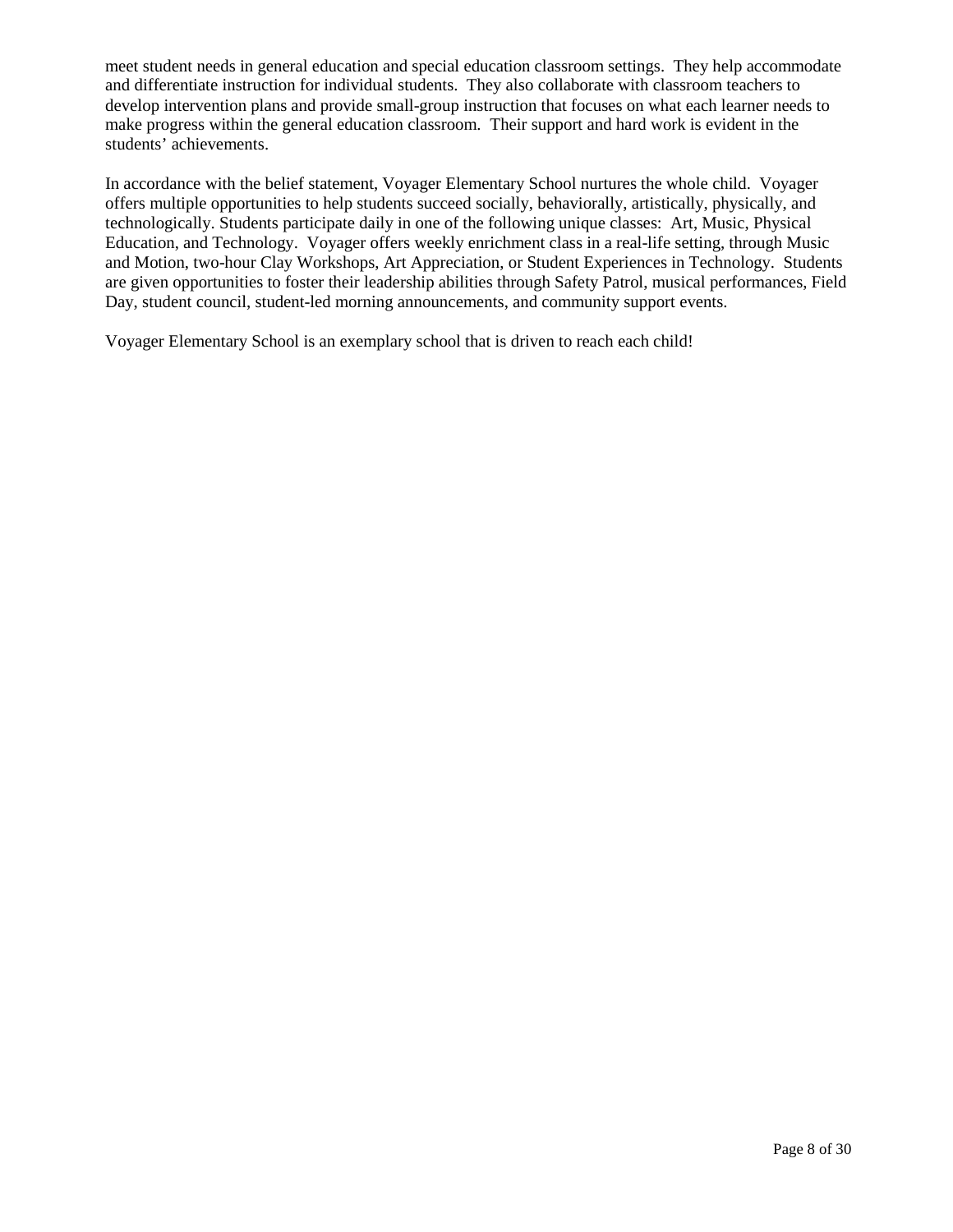### **1. Assessment Results:**

Voyager Elementary School is an At-Risk school with 512 students. The school uses Michigan's Educational Assessment Program (MEAP) as a means for assessing student academic performance and growth in third through fifth grades. Our School Improvement Goal states all learners will gain a full year's academic growth in reading and mathematics. Students take the MEAP in October, and their achievement scores are reported in January or February of the following year. Students are considered at or above benchmark if they received a score of 1 or 2 on the MEAP. State proficiency benchmarks are as follows:

Score of  $1 =$  Advanced Score of  $2 =$  Proficient Score of  $3$  = Partially Proficient Score of  $4 = Not$  Proficient

Data analysis plays an integral part of the ongoing success of Voyager Elementary School students. Upon looking at the results over a five-year period, steady, positive trends have been achieved. Eighty to 90% of students are at or above benchmark on state reading assessments. In 2009, 79% of our third graders scored proficient to advanced on the MEAP. In 2010, that score increased to 86% of students who were proficient to advanced. In 2011, 87% of the cohort met the benchmark on the MEAP. Two subgroups are present in the building: students who receive free or reduced lunch and students who receive special education support. These two subgroups had MEAP scores that were proficient to advanced in the reading section of the MEAP. When we isolated the subgroups from the general population, there was a mirrored positive trend.

During that time period, growth was attributed to changes implemented in the building. In the 2011-2012 school year, an instructional coach was added to the building. The instructional coach supports teaching practice and achievement by working closely with classroom teachers. In collaboration with our instructional coach, teachers analyze the educational trends of students. The identified trends helped teachers differentiate instruction in order to meet individual student needs. Students began owning and graphically representing their achievement growth. We also established an enrichment period during the school day where the students were given targeted intervention and enrichment opportunities based upon their achievement.

In addition to the instructional coach, the Parent Teacher Organization (PTO) has had an effect on student achievement. The PTO funded web-based practice and progress monitoring tools for all students, and a leveled-book library for upper-elementary students. The library had a direct effect on student achievement, as it placed books into the hands of students at their individual reading levels. Students monitored their reading comprehension by taking online assessments upon completion of reading. Students charted their growth based on these tools.

However, the data showed an achievement gap between the percentage of all learners and the percentage of learners in the subgroups that pass the MEAP. Students who receive free and reduced lunch represent about 30% of our total population. In the data period of 2009-2011, students within the subgroups showed an increased trend of achievement from 64% in third grade, 71% in fourth grade and 69% as fifth graders. Our subgroup of students who receive special education services represented 10% of our population. Thirty-two percent of students were proficient or advanced in 2009, 43% in 2010, and 60% in 2011.

In mathematics, following the same population of students and years tested, there has been between a 7-10% increase in the proficiency of students. In 2009, 70% of learners were proficient or advanced. In 2010, that score jumped to 79% of students who scored proficient or advanced. In 2011, 77% of the cohort scored proficient or advanced. Students who received free or reduced lunch scored 64% proficient or advance as third graders. As fourth graders, 71% of students scored proficient or advanced. These students scored 69% proficient or advanced as fifth graders. Students who received special education support scored respectively 37%, 43%, and 60% proficient or advanced. The growth was attributed to the intentional instruction used to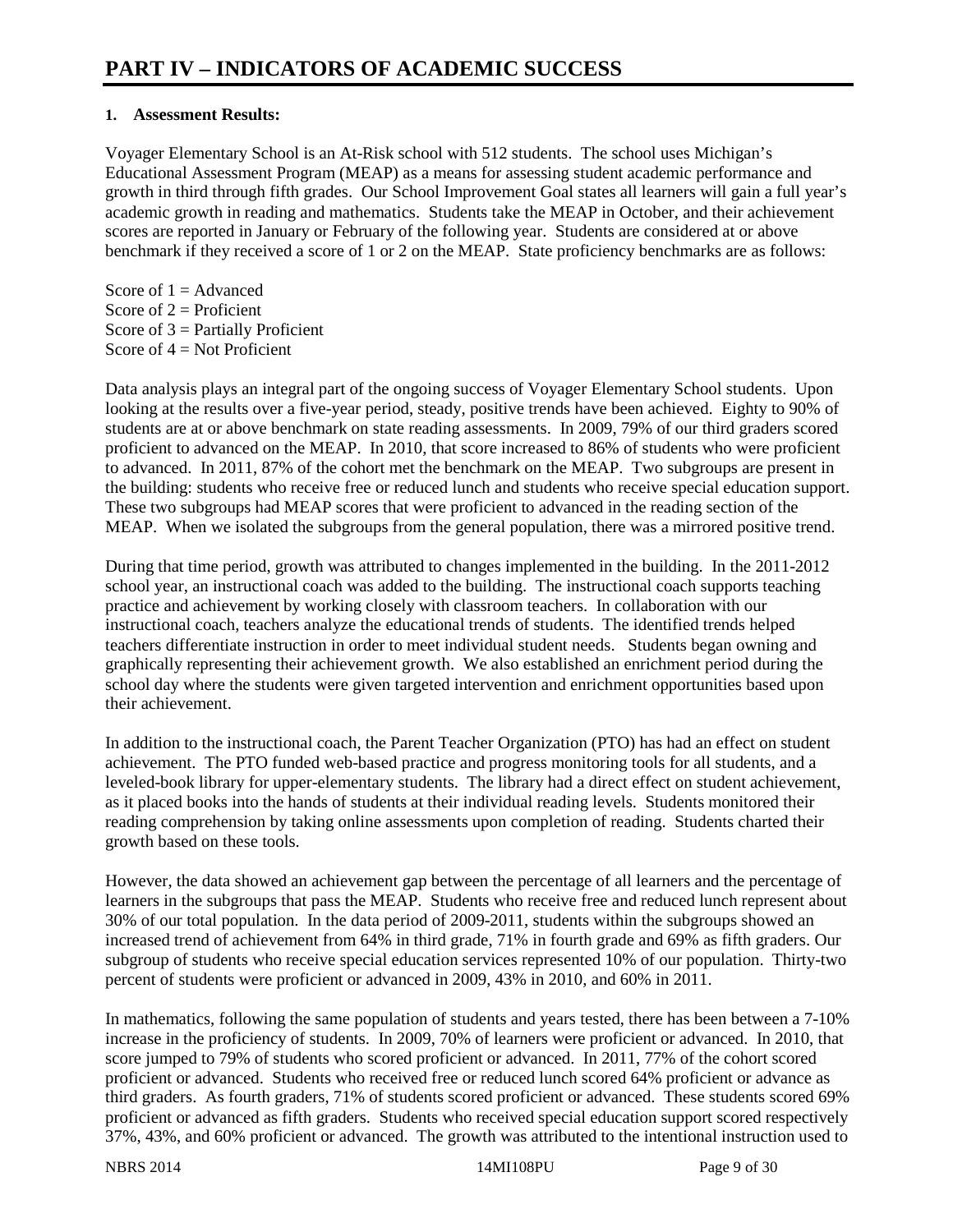teach the mathematics curriculum. The district created common assessments to ensure concepts were taught and mastered. During enrichment time an emphasis was placed on math games that reinforced the curriculum.

Differentiated instructional practice will address the discrepancy between all students and the subgroups.

#### **2. Using Assessment Results:**

At Voyager Elementary School, a wide range of assessment data is used to analyze our students' reading performance and yearly growth. The goal is to use data to show growth and areas of need in order to reach all students.

One systematic process has proven to be very successful. Following formal assessments, teachers meet in grade-level teams to use data to divide their class into thirds reflecting the Response to Intervention model and cut scores. Data from Kindergarten through second grades is analyzed using a composite score comprised of data from DIBELS, the Michigan Literacy Progress Profile, and the Developmental Reading Assessment. Data from third through fifth grades is analyzed using a composite score comprised of data from the Michigan Educational Assessment Program and the Scholastic Reading Inventory. These thirds are then color-coded based on a student's achievement and intervention needs. Each student is visually represented with a magnet according to where he or she is achieving. The magnet includes past and present data for each student. The magnets are then placed on a data wall as an illustration of where students land according to achievement. Within grade-level teams, teachers are then able to use the data to collaborate and prepare for future instruction.

The stakeholders involved in these meetings include the principal, instructional coach, teacher consultant, special education staff, ancillary staff and classroom teachers. Discussions at these meetings focus on how individual students are achieving, what intentional instruction is needed to move each student forward to achieve at least one year's growth, and closing the instructional gap.

Voyager Elementary School also uses the Data Director Assessment management system to compile data into specified reports. These reports include data from progress monitoring, district benchmarks, curriculum assessments, and universal screening. These various reports are then used formatively and summatively to assist with student placement, adjust instructional delivery, guide instruction, and create targeted intervention.

Based on data, targeted instruction includes push-in and pull-out At-Risk reading support which is offered for 45 minutes daily, four days a week. This is in addition to general education instruction. Other students may then be referred to the instructional consultation team for targeted intervention. Higher-achieving students are involved with enrichment opportunities with their classroom teacher.

The meaning and purpose of assessment is communicated to parents and stakeholders through a variety of ways. A valuable component is that students monitor their progress themselves in order to own their data and goals. Teachers collaborate and share this data through our data wall, grade-level meetings, and faculty meetings. Parents are involved through a web-based grade book, report cards, and parent-teacher conferences. The community is involved through District Administration meetings and School Curriculum nights that address schools' current standings. Assessment data is also available on an extensive district and school website. Involving all stakeholders is a way to ensure we are working together to show growth and to allow all students to be successful.

### **3. Sharing Lessons Learned:**

To best meet the needs of all learners, Voyager Elementary School houses many well-trained staff and teaching specialists. The visible collaboration shared among teachers permeates the culture of the school. Staff members take an active role in sharing ideas and instructional strategies during faculty meetings, grade-level meetings, district professional development, and at the county level through the Livingston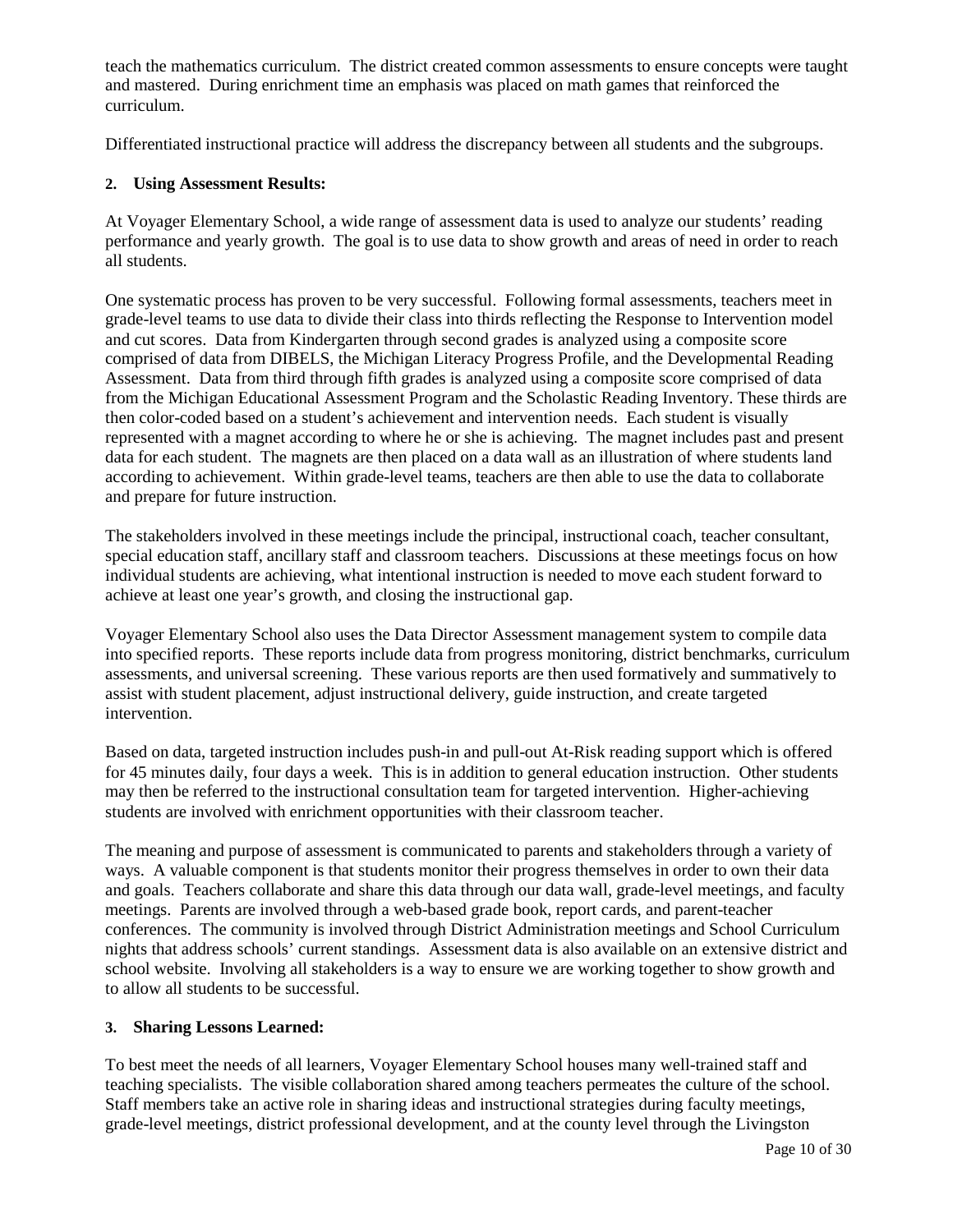Educational Service Agency (LESA) and the Washtenaw Intermediate School District (WISD).

For instance, on professional development days, colleagues gather by grade levels as a district to unpack the Common Core, develop lessons based on priority standards, and create common assessments. Colleagues within our building have taken on leadership roles by participating with Assessment Literacy through LESA and WISD. This group of educators is learning to deconstruct the Common Core State Standards and create formative and summative assessments. The products created from this collaboration are shared with colleagues throughout the district and other educators within the region.

In addition to collaborative work with building educators, the instructional coach partners closely with the district and county. At the district level, the instructional coach takes a leadership role through school improvement, intervention teams, and achievement trends. The coach facilitates meetings to insure quality practices are implemented district-wide. Quality practices include phonics instruction, guided reading support, comprehension strategies, and mathematics support. At the county level, the coach is a member of the Study of Early Literacy. This group of educators from neighboring districts and counties come together to collaborate on the newest best-practice research and design of Early Literacy. From this research, our school piloted a reading and writing instructional integration professional development program.

At the administrative level, the principal also reaches outside the building to district and county colleagues. The principal is involved in sharing lessons learned at district and county principals' meetings, the district school improvement committee, the district curriculum council, and at teacher evaluation meetings. The principal is a part of the LESA-WISD Science Workgroup Steering Committee. As a member of this committee, the principal plans and facilitates the professional development network endeavors for the two counties. The workgroup is studying A Framework for K-12 Science Education: Practices, Crosscutting Concepts, and Core Ideas (2012), which leads to the implementation of the Next Generation Science Standards.

The staff as a whole believes that all learners, including teachers and administrators, learn best through collaboration and the sharing of ideas.

### **4. Engaging Families and Community:**

Voyager Elementary School's Mission Statement is lived out daily within the walls of Voyager by its community of learners. It is best practice to help students create connections to the world around them. By creatively involving local businesses, the various faculties throughout the district, and parents, staff members are truly instilling positive and purposeful learning.

The relationships held with the Parent Teacher Organization (PTO) and the parents who sit on the Voyager School Improvement Team are some of the school's greatest assets. In addition to providing an opportunity for parents to have an active role in our school and their children's learning, the PTO enables our school and families to come together as a cohesive unit. The parents in these two groups support student achievement during the school day and organize social events at night, fostering family and school relationships. The parents are active in organizing volunteers to be a part of working in classrooms and workrooms. PTO purchased books for a leveled library for upper grades. This has become the core of enrichment for third through fifth grade students. These parents have also allocated funds yearly to support the reading libraries. It is a true representation of the partnership happening between families and school.

It has been beneficial to be involved with the community through business partnerships. We currently have a partnership with the LOC Federal Credit Union where students have the opportunity to work at a functioning credit union based within our school walls. Outside of the school, many Voyager classrooms create real-life persuasive or narrative pieces of writing that are distributed at some of the local businesses. For example, students have prepared public service announcements as a product from a unit of study and made them available to visitors at a local grocery store and doctor's office. Great value has been found in helping create real-life connections for the students. It helps the students look beyond themselves and helps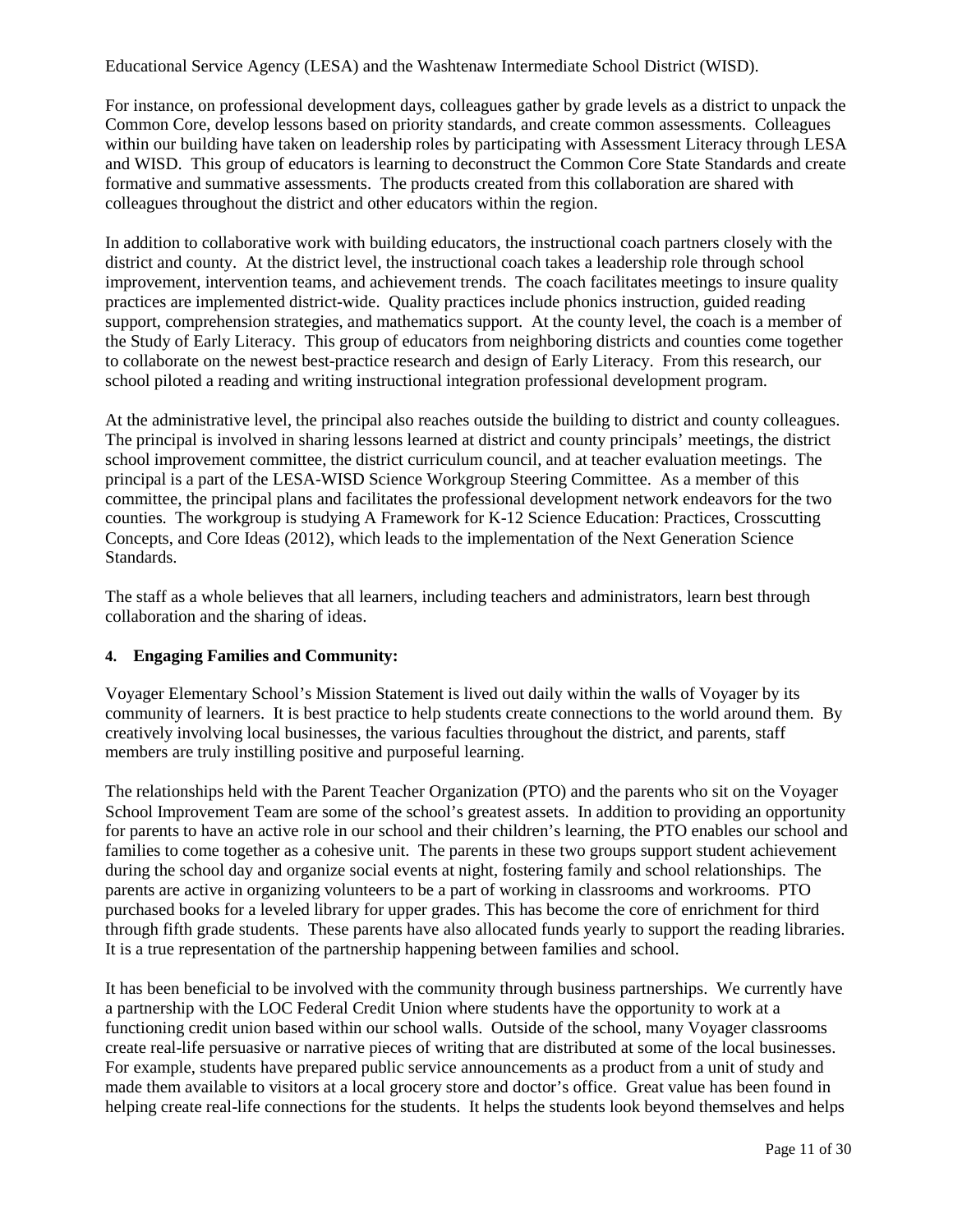to support areas of need within our community. Students have been givers through the Heifer Project, Gleaners Food Bank, and the Red Cross.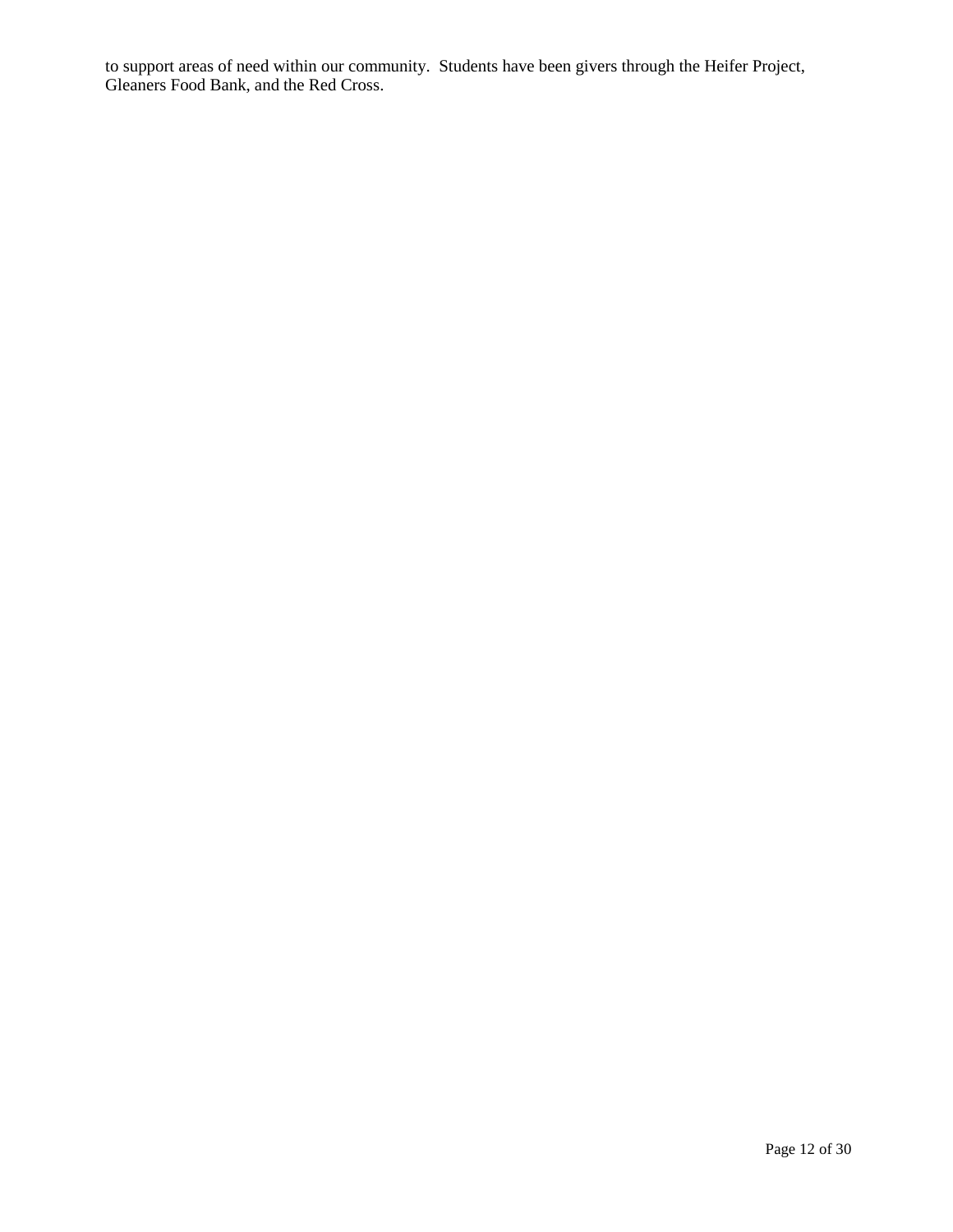### **1. Curriculum:**

The Common Core State Standards (CCSS) are the driving force behind Voyager Elementary School's core curriculum in English Language Arts and Mathematics. Michigan curriculum is followed for Science, Social Studies, Visual and Performing Arts, Physical Education and Technology. Teachers approach the curriculum with rigor and persistence while providing differentiated instruction to meet the academic needs of students.

The English Language Arts curriculum at Voyager encompasses reading, writing, speaking and listening. Foundations focus on reading widely and deeply among genres using high-quality text in narrative and informational forms. Within the Common Core, there is an emphasis on metacognition, comprehension, reading attitude, word recognition, word study, fluency, phonemic awareness, text type, text structure, and author's purpose. In writing, students are taught skills needed to create, revise, edit, and publish a piece. In addition, students are taught how to compose specific opinion, informative, explanatory, and narrative types of writing.

In the area of Mathematics, Voyager has begun the transition of switching from Michigan's Grade Level Content Expectations (GLCEs) to CCSS. Teachers seek to develop in their students the eight levels of mathematical practices found within the mathematical strands of the CCSS:

- Make sense of problems and persevere in solving them.
- Reason abstractly and quantitatively.
- Construct viable arguments and critique the reasoning of others.
- Model with mathematics.
- Use appropriate tools strategically.
- Attend to precision.
- Look for and make use of structure.
- Look for and express regularity in repeated reasoning.

In Science, Voyager follows the GLCEs. Our curriculum is taught through inquiry and exploration. The science curriculum is rich in content and supported through investigation. The curriculum addresses areas of Physical Science, Earth Science, and Life Science. Each grade level has three to four science kits that are used to support instruction. Science topics are supported by an increased effort to supply high-interest, content-specific informational texts. Teachers are in the process of obtaining guided reading texts that support the reading and learning process within this core area.

In Social Studies, teachers follow the Michigan GLCEs. Students are taught a curriculum that starts with how families live and work together and then builds outward (families to school to community to region to world). Students explore the relationships in students' lives with their families, friends, teachers, and neighbors, and then move on to how people live uniquely in different places around the world. Students learn the essentials of geography, economics, and citizenship in the context of learning about their local community. The subject is based on the instructional practice that allows students of all abilities to truly experience history through a considerate expository text structure.

In Visual Arts, our specialist follows the Michigan Visual Arts Grade Level Standards. In this program, the student population as a whole receives 25 class hours of Visual Arts weekly. Students receive one weekly art making class with an extended opportunity on Fridays for Clay Workshop or Visual Thinking activities.

NBRS 2014 2001 14MI108PU Page 13 of 30 Voyager's performing arts program follows the Michigan Performing Arts Standards. In the music portion of the curriculum, there is a strong emphasis on reading, on writing, and on performing music. All students participate in grade-level musical performances each year. They are active participants, whether by singing solos, providing dialogue, dancing, assisting with props, or helping with scenery. Voyager offers an extension opportunity for fifth graders called the Voices of Voyager.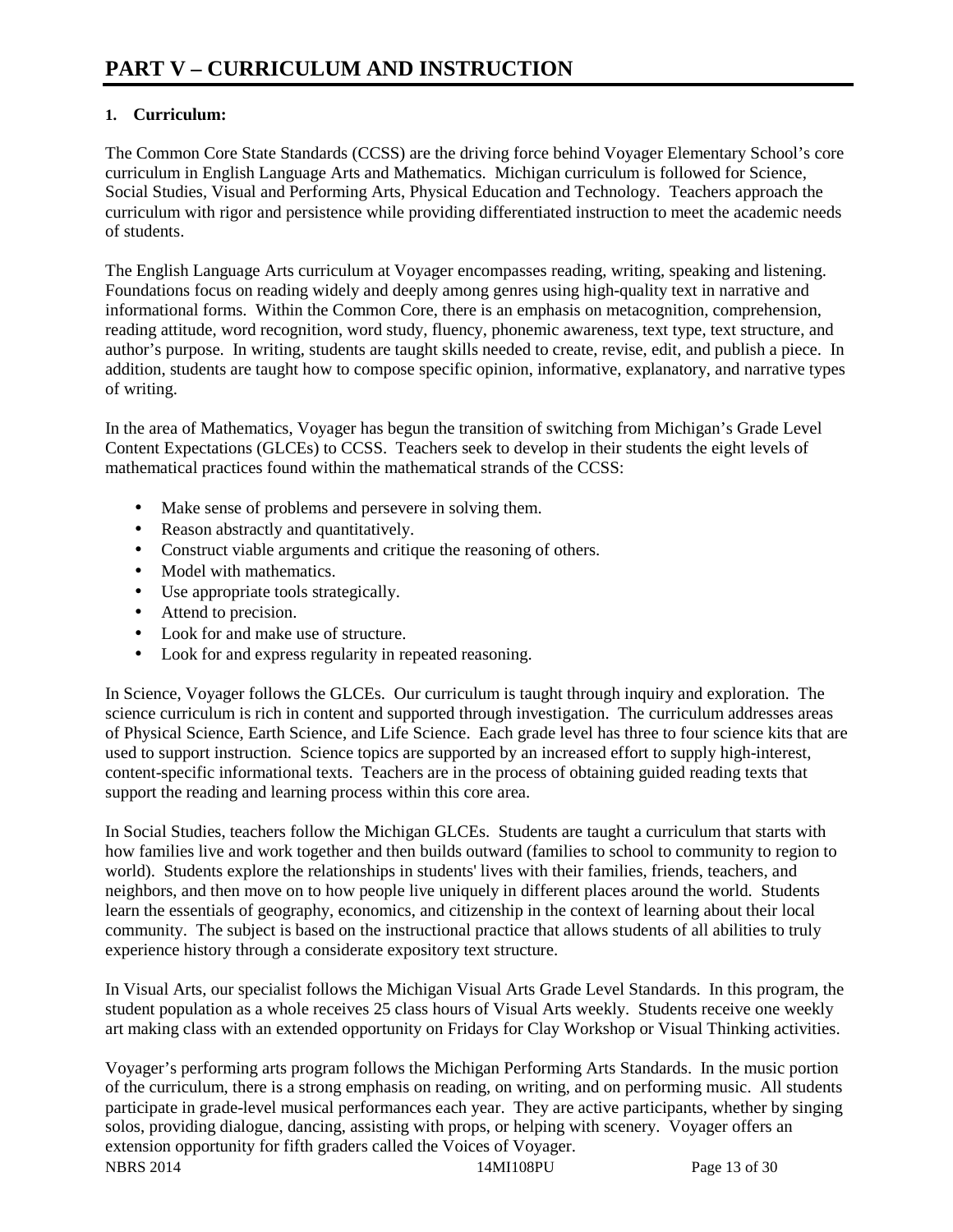In Physical Education, the Michigan Physical Education Standards curriculum is taught and supported. The early elementary grades focus on fundamental motor skills. These lessons include skipping, throwing, galloping, and tossing; the building blocks of motion are taught in isolation. In upper elementary, skill development is embedded in a modified game environment.

In Technology, the Michigan Education Technology Standards are used to create learning goals while also supporting core subject instruction. In this curriculum, the learning goals drive the instruction to raise the level of engagement. Students learn technological skills by solving a problem or completing a task that asks them to use computer programs and Internet websites. To tie into the technology factors presented in the CCSS, Voyager is bring technology tools into the classroom to increase students engagement, support curriculum, monitor students' progress and build technologically literate students.

#### **2. Reading/English:**

Reading instruction is a high priority and crosses all curricular areas. Students receive 90-120 minutes of uninterrupted ELA instruction daily. Instruction is prepared based on efforts to align the district's Essential Skills to the Common Core State Standards. It is flexible in that each teacher tailors instruction to meet the needs of individual learners.

Teachers incorporate best practices that are research-based and of high quality. Beginning in lower elementary, students learn the foundations of reading, including concepts of print, phonemic awareness, decoding skills, and comprehension. In upper elementary, the foundations are built upon and learners are encouraged to develop a dialogue of their metacognition and higher-level thinking.

Based on assessments and observations, students are grouped according to their needs. Small, flexible guided-reading groups meet with the classroom teacher daily where reading strategies are practiced and new skills are taught. Students are challenged with reading practice tasks aligned with their skills and interests. Students are often paired with a younger peer in order to increase student engagement and reinforce reading strategies. Students who need extra support meet with At-Risk assistants four days a week for 30-45 minutes of targeted instruction. If needed, these students also receive additional time with the instructional coach. Interventions are provided during enrichment time. This prevents students from being pulled out of the classroom during core curriculum instruction.

Three times per year, data from district reading assessments is compiled and analyzed. The grade-level teachers, principal, instructional coach, teacher consultant, ancillary staff and special education teachers meet to look at students in a visual display on a whiteboard. Discussion leads to next steps for all students, and teachers discuss ways to help students take ownership of their achievements by recording and articulating their own data. Students often set goals to reach and exceed benchmarks. Students in Kindergarten through second grades chart their Directed Reading Assessment level. Students in third through fifth grades chart their reading Lexile level to ensure that they are growing as learners and thinkers. They reflect on their scores through one-on-one conferencing with their teachers, and ideas are generated on how they can continue to grow.

The School Improvement Plan has placed an emphasis on reading instruction. As a result, teachers observed other instructors and participated in book studies, one by Lori Ozkus and the other by Dr. Robert Marzano. As a result, teachers collaborated and shared practices used in their classrooms.

#### **3. Mathematics:**

In the area of Mathematics, Voyager Elementary School has begun the transition of switching from the Michigan Grade-Level Content Expectations to the Common Core State Standards (CCSS). Mathematics instruction is taught for a minimum of 60 minutes every day. This 60-minute block is one of two "sacred time" sessions where students have intentional, uninterrupted contact with the curriculum. Voyager teachers seek to develop in their students the eight levels of mathematical practices: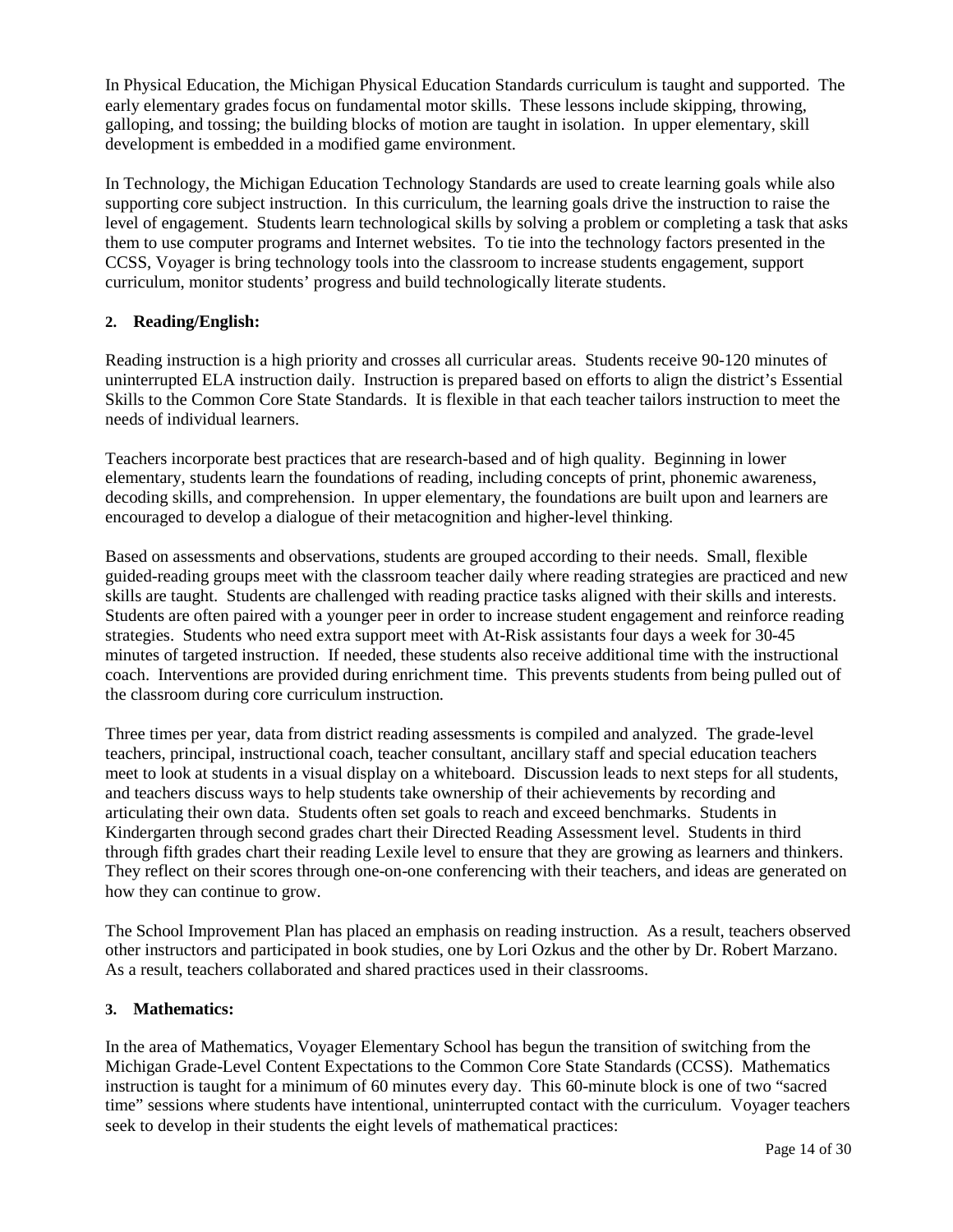- Make sense of problems and persevere in solving them
- Reason abstractly and quantitatively.
- Construct viable arguments and critique the reasoning of others.
- Model with mathematics.
- Use appropriate tools strategically.
- Attend to precision.
- Look for and make use of structure.
- Look for and express regularity in repeated reasoning.

Each grade addresses critical areas within the Common Core State Standards using the mathematical strands:

- Counting and Cardinality
- Operations and Algebraic Thinking
- Number and Operations in Base-ten
- Number and operations—Fractions
- Measurement and Data
- Geometry

Teachers use the CCSS when creating lessons and differentiate lessons based upon prior mastery of learning objectives. Students are given and can articulate learning goals before and after instruction. Students own, chart, and can articulate their mathematical achievement. Students often chart their Scholastic Mathematics Inventory mathematical levels to ensure they are learning and growing as thinkers of mathematics.

Teachers use student data to determine if students need additional learning opportunities in reading and mathematics. If so, students may receive additional support by the At-Risk assistants or Special Education support team. Learners who demonstrate mastery of a learning objective are given enrichment opportunities to stretch their thinking and application of such knowledge.

During the core-curriculum mathematics time and during our enrichment time, instruction is delivered in order to help students access higher-level thinking skills, and students are given the ability to articulate thinking while solving real-life mathematical problems. Concepts are reinforced through mathematical games and the use of manipulatives.

#### **4. Additional Curriculum Area:**

The Music and Visual Arts programs are past winners of the Michigan Association of School Board's Excellence in Education program. Because of this, the team chose the performing arts as Voyager's unique instructional curriculum.

The art program is grounded in a studio-centered approach in order to facilitate decoding and the understanding of visual imagery. Instruction begins with Kindergarten procedures that ask early learners to visually interpret picture books as the catalyst for the day's art-making lesson. Visual Thinking lessons build in intensity as students move from one grade to the next. Voyager students connect to the Common Core as they learn to deconstruct imagery through speaking and listening. Visual Thinking and Thinking Portfolios require students to support their views and inferences with evidence found in art work. Visual Thinking has an impact on students' ability to think critically and support arguments with evidence. This is a life-long skill students need to be successful across the Common Core curriculum. Learning this Visual Thinking process is a stepping stone to future learning.

The heart of the program is creating art. Students explore media, making application of these experiments, which allow them to create new knowledge from their unique perspectives. The program spirals across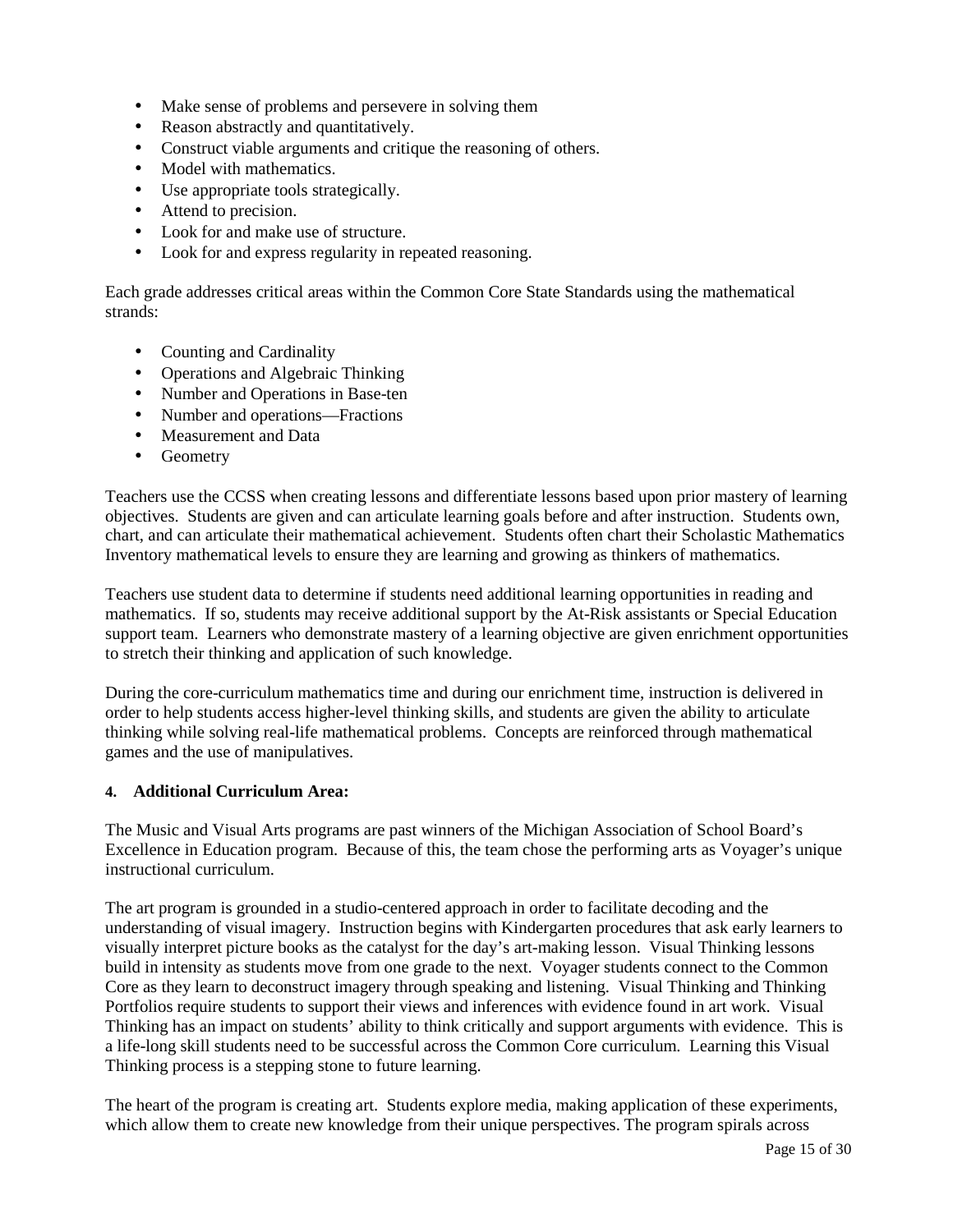grades using the Michigan's Visual and Performing Arts Standards. Rubrics and scales guide the students through deeper understanding of expectations, as well as self-reflection of performance.

In addition to the visual arts portion of the curriculum, Voyager students experience unique music and performing arts opportunities. This curriculum places a strong emphasis on reading, writing, and performing. Games and manipulatives are often used to deepen knowledge, providing intrinsic learning with practical application.

Students participate in grade-level musical performances each year. Every student participants in singing solos, providing dialogue, dancing, assisting with props, or helping with scenery during the music programs. Recorders are beginning instruments used to enhance students' music reading and performance skills as they learn to read notation and write music. A system of receiving colored ribbons as they progress provides students with ownership and a sense of pride in individual accomplishments.

The Voices of Voyager choir offers fifth graders extended opportunity enrichment with 98% participation. The Voices of Voyager perform at a variety of events within the Howell community and throughout the state including professional sporting venues and Howell School's recognition ceremonies. The choir annually honors local military men and women at the spring concert.

#### **5. Instructional Methods:**

Teachers prepare for instruction by deconstructing the Common Core State Standards (CCSS) to determine what students need to know. Once teachers have an understanding of the curriculum, they use a variety of assessments to determine each student's prior knowledge. Teachers may choose from pre-tests, informal assessments, and district assessments. Should a student prove to have mastered the benchmarks assessed, enrichment opportunities are provided to stretch the student's thinking. Using an understanding of the student's prior learning, learning goals are set. Teachers use the deliberate practice of turning learning goals into "I can…" statements to focus the student's attention to the expected outcomes. Students are aware of their learning goal at the beginning of the lesson and revisit it at the end. Students reflect and rate their level of understanding on a four-point scale.

To deliver instruction, teachers have access to district-purchased resources, high-quality web-based supplements, mathematics games, manipulatives, and ELA materials. For example, instruction may include the use of a mathematical interactive notebook where students are responsible for taking notes, defining unknown mathematics vocabulary, practicing skills with assignments and "flippables," studying for assessments, and keeping track of their individual data. Students are regularly asked to reflect and respond regarding their learning and their understanding of the instruction. This encourages meaningful discussion and helps to provide students with the cooperative skills that are necessary for real world experiences. As part of the lesson planning process, teachers purposefully consider the assessment to gain an understanding of the learning that has taken place. Teachers continually plan for informal and formal assessments.

A weekly class in the computer lab is taught by a technology instructor. The Michigan Education Technology Standards are used to create learning goals while also supporting core subject instruction. The learning goals drive the instruction to raise the level of engagement of students in a meaningful way. All lesson web links are organized on our technology website. Students can access the website from home as well as during class instructional time and enrichment time. One technology class application uses an online math competition with other district elementary schools. The number of correct answers for each school is averaged for a school score. A list of the top performers also motivates the students. CCSS math problems are differentiated by grade level and by individual student ability. The contest engages students to take more responsibility for their own learning.

#### **6. Professional Development:**

Voyager Elementary School believes that teachers need to continue to grow professionally in order to meet the needs of all students. Voyager teachers also believe that education is a blend of science and craft. The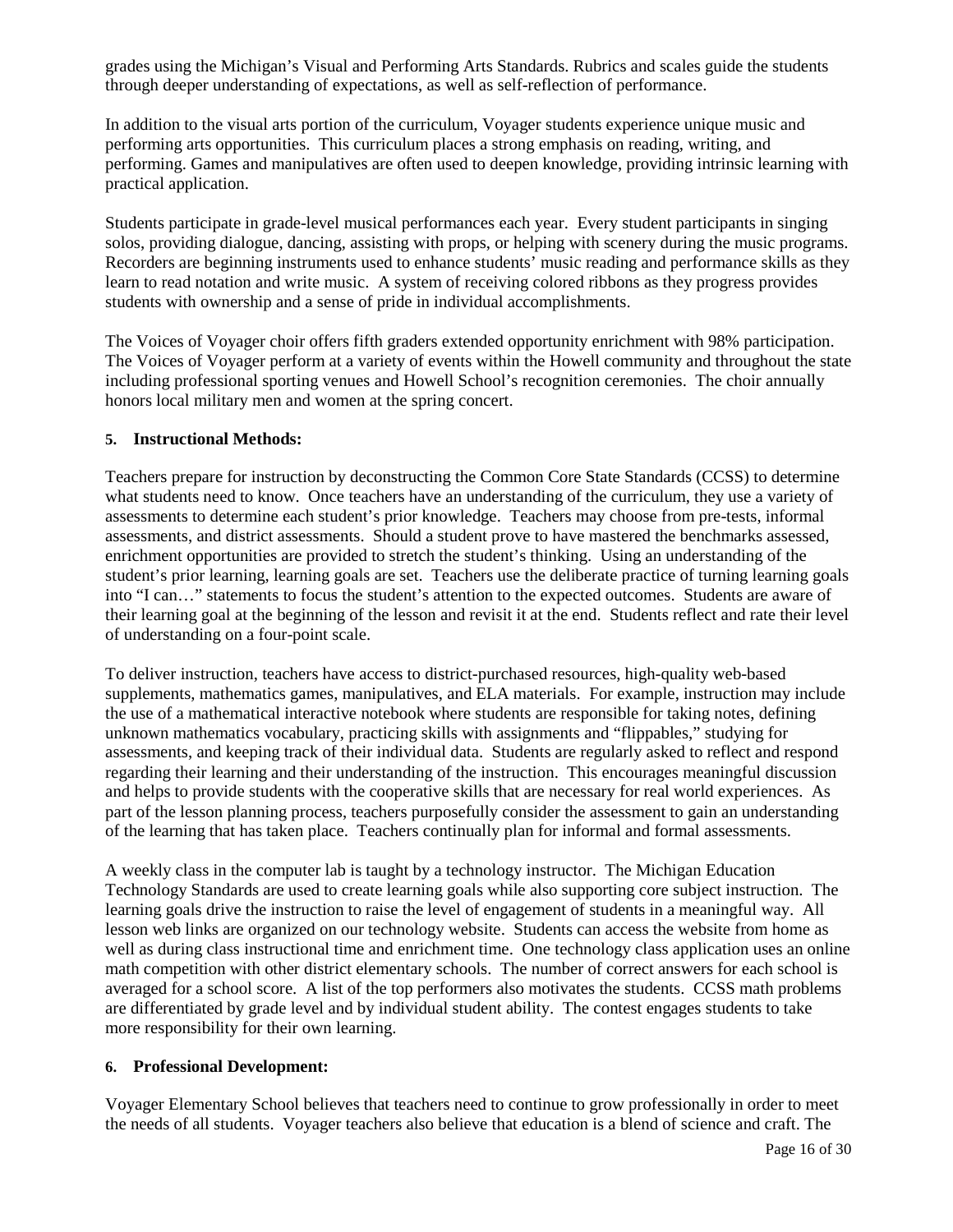science rests upon best-practice research delivered with deliberate, targeted, and flexible instruction.

The Howell Public School district provides five professional development days per year. In the last few years, the teachers have been enriching their craft by developing themselves professionally through the Marzano Institute. Establishing and communicating learning goals, creating essential questions, teaching vocabulary-building skills, tracking of student progress, and celebrating successes have been focuses of the district-provided professional development. Using brain research, teachers have learned how to help students effectively interact with new knowledge through discussions with individual students and discussions with small groups. To add to this learning, the staff received professional development to help create opportunities for students to generate and test hypotheses based on previous learning. Teachers learned how to teach children to think metacognitively about their learning by using learning scales and rubrics. These allow the students to assess their learning in relationship to the learning goals. Learning to help students think about their own metacognition during instruction was also addressed through a professional development based on Lori Oczkus' book, Interactive Think Alouds. Through this study, teachers learned skills and instructional practice to model the following reading strategies: predicting, making connections, drawing inferences, questioning, clarifying, summarizing, synthesizing, and evaluating their thinking.

For additional professional development, Voyager teachers meet weekly in grade-level teams where different areas of focus are discussed. Teachers collaborate on lessons, share successes and struggles, and develop interventions for students as needed. Ideas on enriching, challenging, and re-teaching students are shared. Together, teachers analyze results of state and district assessments. The data is used to drive future instruction. Teachers discuss grade-level goals and school improvement goals for the year. Strategies are created to help meet the goals. School leadership joins the grade-level meetings bi-weekly. Professional learning communities collaborate outside the classroom by brainstorming ways to address challenges within the classroom and facilitating student growth. The staff embraces the belief that when teachers grow collectively as a unit, they also grow as individuals.

#### **7. School Leadership**

Voyager Elementary School values relationships above all. The principal in the building works together with all stakeholders to foster a love for learning. The philosophy of the school is that leadership does not lie in the hands of the principal alone, but resides throughout the school. This is supported by the principal, and it is embedded within the philosophy of the district's superintendent. Teachers are given autonomy to practice their craft while being student-centered, curriculum-focused and data-driven. The building leader manages staff with a macro mentality. This shared-leadership approach to learning provides opportunity for all stakeholders to invest in the students' learning at Voyager Elementary School.

The principal has been successful in distributing leadership throughout the building. The teacher consultant supports teaching practices and students who receive special education. The teacher consultant facilitates the Instructional Consultation Team and the Response-to-Intervention team, and provides resources for teachers to increase instructional practice and meet the needs of all learners. In addition, Voyager has an instructional coach who assists the teachers and staff in monitoring student achievement. The instructional coach has been given the responsibility of facilitating enrichment opportunities using differentiated instruction for those learners who are below benchmark in reading and mathematics. This approach to learning cements the educational family. The leadership team believes in shared responsibility among stakeholders. One example of this can be found in the Voyager School Improvement Team. This committee is comprised of parents, teachers, and support staff. The School Improvement Team identifies academic trends, uses multiple data sources, and creates school improvement goals to meet the needs of all learners.

The leadership in the school creates an environment of collaboration and achievement. One such avenue of achievement comes into play through the building's visual data wall. Student achievement is plotted in thirds and the data team members meet to discuss academic achievement of all learners. This process allows teachers to look at learners and assess their practice to ensure a full year's growth. It empowers them to make sound instructional decisions for their students. Taking a whole-learner approach for every child gives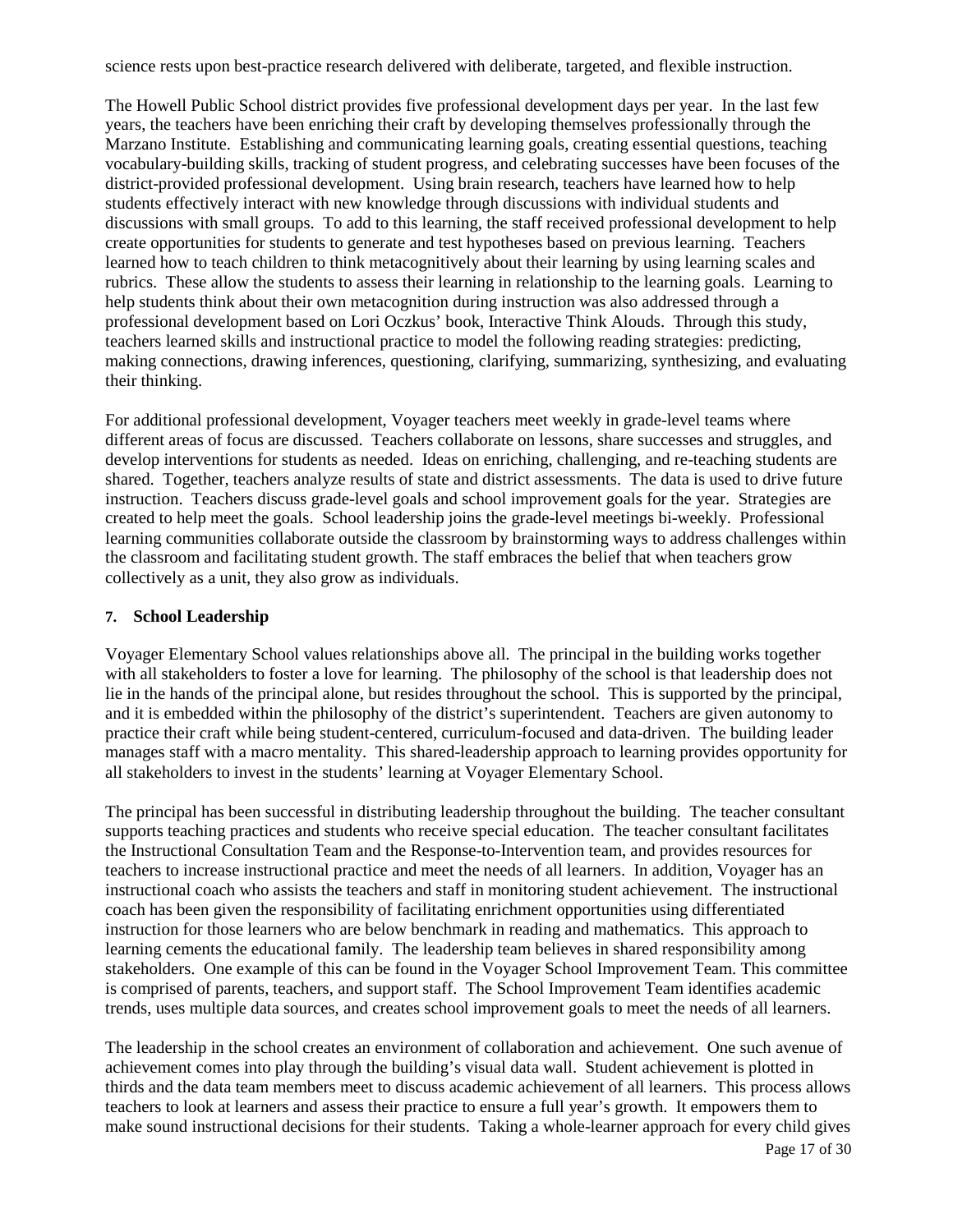credence to the belief that at Voyager Elementary School all learners achieve. The leadership team allows and encourages grade-level freedom to create instructional decisions, analyze student growth and celebrate successes.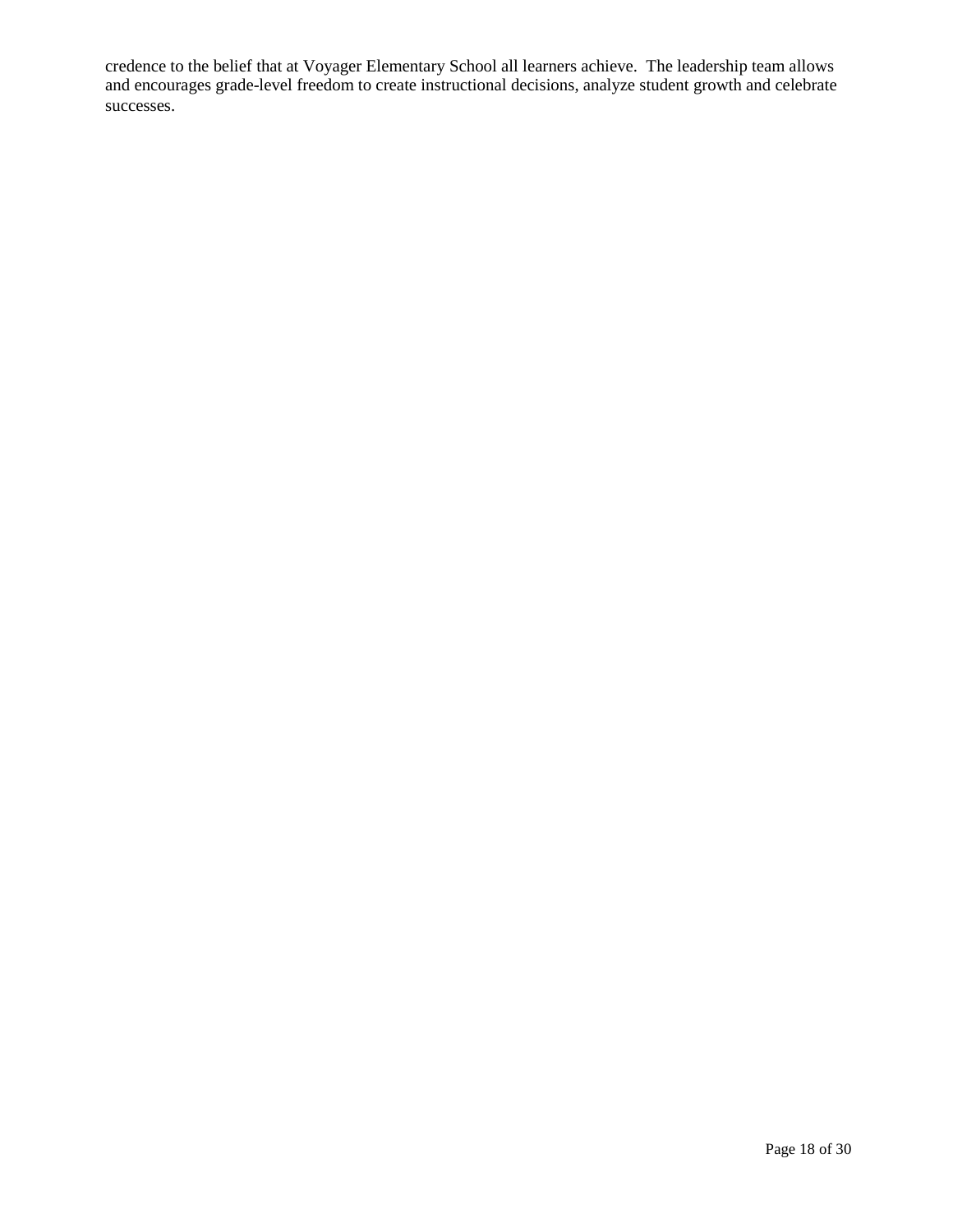**Subject:** Math **Test:** Michgan Educational Assessment Program (MEAP) **All Students Tested/Grade:** 3 **Edition/Publication Year:** 2013

**Publisher:** Michigan Department of Education and Measurement Incorporated

| School Year                                    | 2012-2013        | 2011-2012        | 2010-2011      | 2009-2010      | 2008-2009        |
|------------------------------------------------|------------------|------------------|----------------|----------------|------------------|
| Testing month                                  | Oct              | Oct              | Oct            | Oct            | Oct              |
| <b>SCHOOL SCORES*</b>                          |                  |                  |                |                |                  |
| % Proficient plus % Advanced                   | 47               | 66               | 49             | 70             | 67               |
| % Advanced                                     | $\mathbf{1}$     | 5                | $\overline{4}$ | 15             | 23               |
| Number of students tested                      | 87               | 76               | 79             | 103            | 89               |
| Percent of total students tested               | 100              | 100              | 100            | 100            | 100              |
| Number of students tested with                 | $\overline{0}$   | $\mathbf{1}$     | $\overline{0}$ | $\overline{0}$ | $\boldsymbol{0}$ |
| alternative assessment                         |                  |                  |                |                |                  |
| % of students tested with                      | $\overline{0}$   | $\mathbf{1}$     | $\overline{0}$ | $\overline{0}$ | $\overline{0}$   |
| alternative assessment                         |                  |                  |                |                |                  |
| <b>SUBGROUP SCORES</b>                         |                  |                  |                |                |                  |
| 1. Free and Reduced-Price                      |                  |                  |                |                |                  |
| Meals/Socio-Economic/                          |                  |                  |                |                |                  |
| <b>Disadvantaged Students</b>                  |                  |                  |                |                |                  |
| % Proficient plus % Advanced                   | 39               | 69               | 30             | 64             | 74               |
| % Advanced                                     | $\overline{0}$   | $\overline{4}$   | $\overline{0}$ | 14             | 30               |
| Number of students tested                      | 28               | 26               | 23             | 28             | 23               |
| 2. Students receiving Special                  |                  |                  |                |                |                  |
| <b>Education</b>                               |                  |                  |                |                |                  |
| % Proficient plus % Advanced                   | 38               | 25               | 30             | 37             | 44               |
| % Advanced                                     | $\boldsymbol{0}$ | $\boldsymbol{0}$ | $\overline{0}$ | $\overline{0}$ | 11               |
| Number of students tested                      | $\overline{8}$   | 8                | 10             | 19             | 9                |
| 3. English Language Learner<br><b>Students</b> |                  |                  |                |                |                  |
| % Proficient plus % Advanced                   |                  |                  |                |                |                  |
| % Advanced                                     |                  |                  |                |                |                  |
| Number of students tested                      |                  |                  |                |                |                  |
| 4. Hispanic or Latino                          |                  |                  |                |                |                  |
| <b>Students</b>                                |                  |                  |                |                |                  |
| % Proficient plus % Advanced                   |                  |                  |                |                |                  |
| % Advanced                                     |                  |                  |                |                |                  |
| Number of students tested                      |                  |                  |                |                |                  |
| 5. African- American                           |                  |                  |                |                |                  |
| <b>Students</b>                                |                  |                  |                |                |                  |
| % Proficient plus % Advanced                   |                  |                  |                |                |                  |
| % Advanced                                     |                  |                  |                |                |                  |
| Number of students tested                      |                  |                  |                |                |                  |
| <b>6. Asian Students</b>                       |                  |                  |                |                |                  |
| % Proficient plus % Advanced                   |                  |                  |                |                |                  |
| % Advanced                                     |                  |                  |                |                |                  |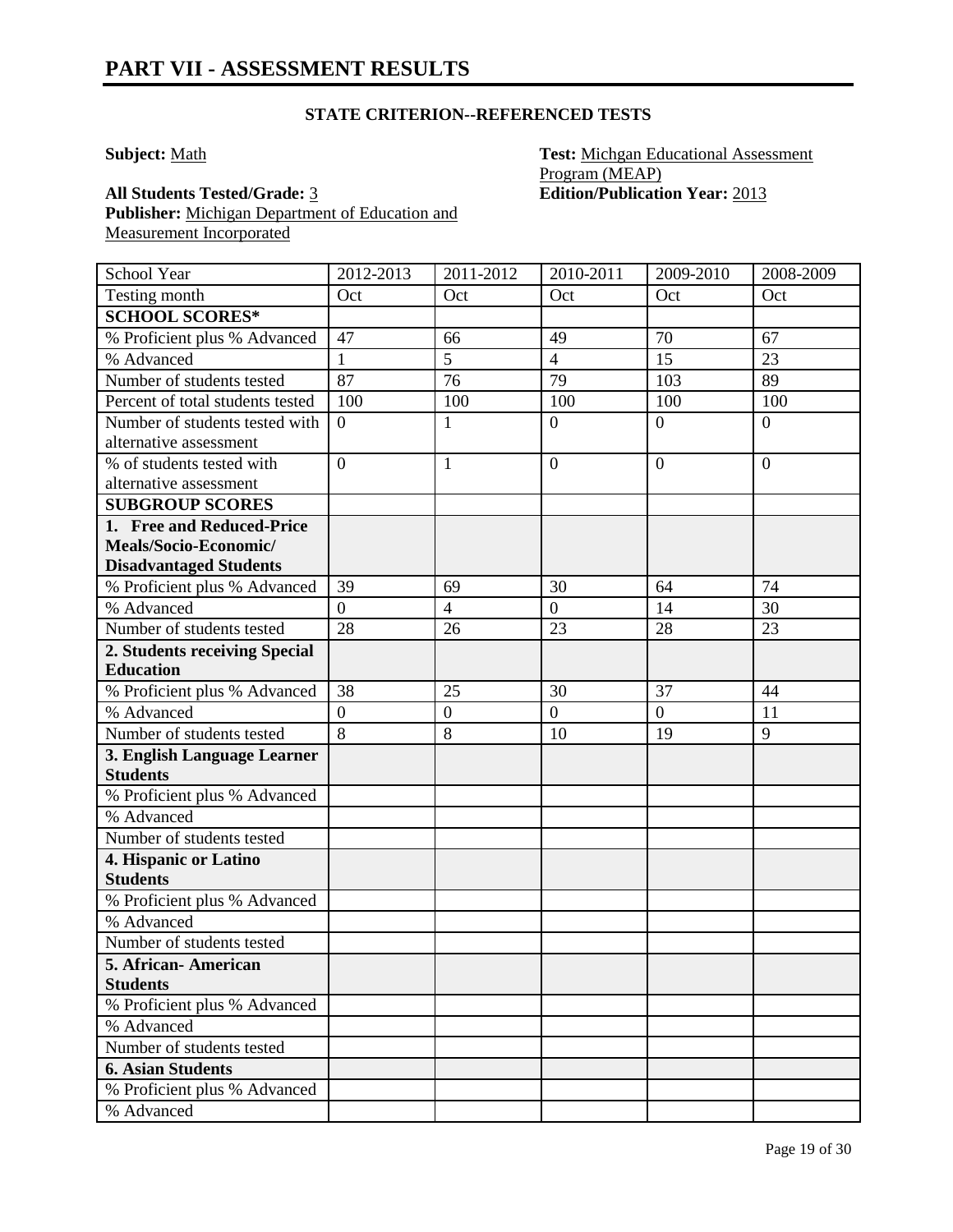| Number of students tested        |  |  |  |
|----------------------------------|--|--|--|
| 7. American Indian or            |  |  |  |
| <b>Alaska Native Students</b>    |  |  |  |
| % Proficient plus % Advanced     |  |  |  |
| % Advanced                       |  |  |  |
| Number of students tested        |  |  |  |
| 8. Native Hawaiian or other      |  |  |  |
| <b>Pacific Islander Students</b> |  |  |  |
| % Proficient plus % Advanced     |  |  |  |
| % Advanced                       |  |  |  |
| Number of students tested        |  |  |  |
| 9. White Students                |  |  |  |
| % Proficient plus % Advanced     |  |  |  |
| % Advanced                       |  |  |  |
| Number of students tested        |  |  |  |
| 10. Two or More Races            |  |  |  |
| identified Students              |  |  |  |
| % Proficient plus % Advanced     |  |  |  |
| % Advanced                       |  |  |  |
| Number of students tested        |  |  |  |
| 11. Other 1: Other 1             |  |  |  |
| % Proficient plus % Advanced     |  |  |  |
| % Advanced                       |  |  |  |
| Number of students tested        |  |  |  |
| 12. Other 2: Other 2             |  |  |  |
| % Proficient plus % Advanced     |  |  |  |
| % Advanced                       |  |  |  |
| Number of students tested        |  |  |  |
| 13. Other 3: Other 3             |  |  |  |
| % Proficient plus % Advanced     |  |  |  |
| % Advanced                       |  |  |  |
| Number of students tested        |  |  |  |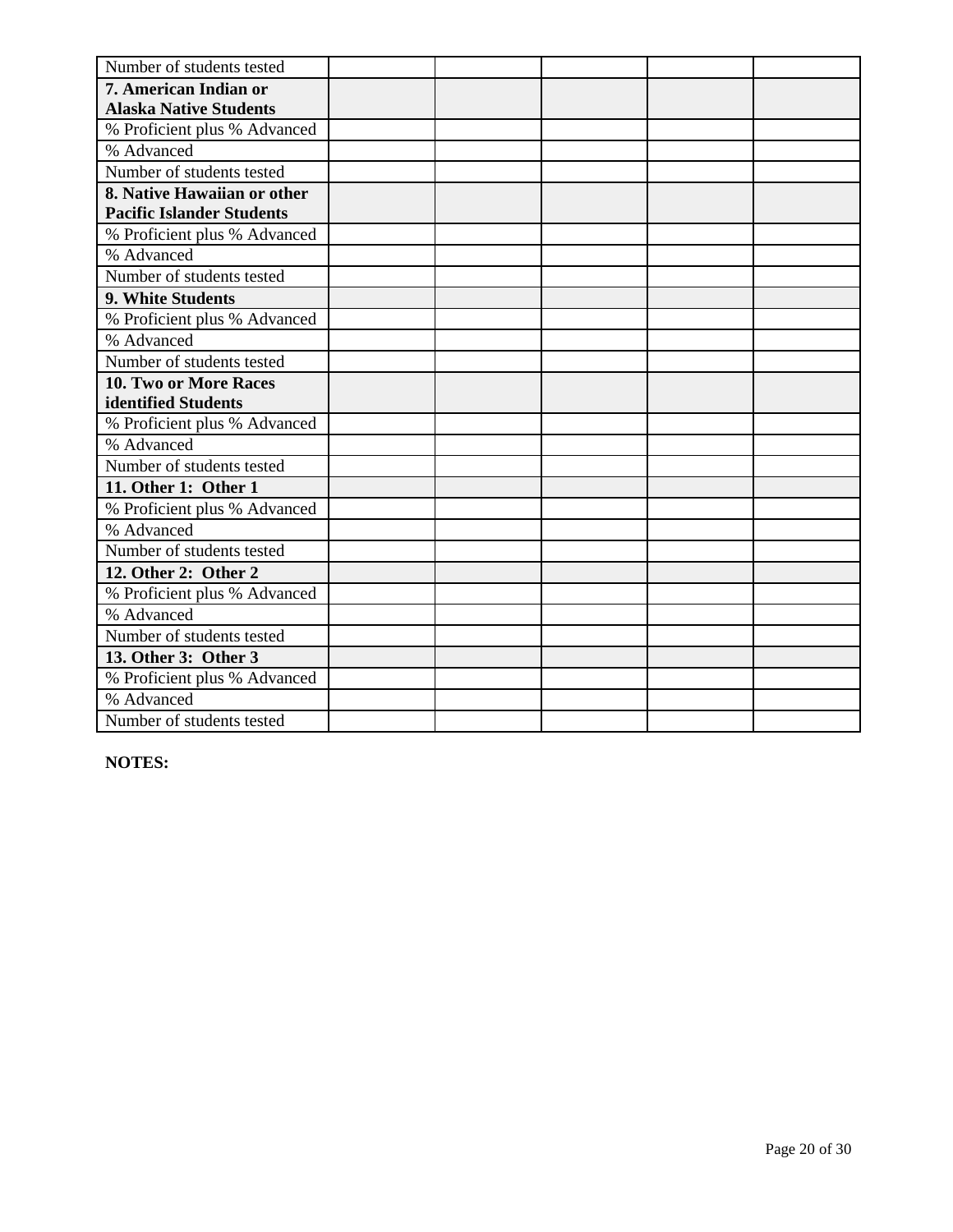# **Subject:** Math **Test:** Michigan Educational Assessment Program (MEAP)

**All Students Tested/Grade:** 4 **Edition/Publication Year:** 2013 **Publisher:** Michigan Department of Education and Measurement Incorportated

| Testing month<br>Oct<br>Oct<br>Oct<br>Oct<br>Oct<br><b>SCHOOL SCORES*</b><br>80<br>79<br>57<br>% Proficient plus % Advanced<br>68<br>69<br>17<br>12<br>% Advanced<br>24<br>17<br>10<br>79<br>88<br>Number of students tested<br>78<br>110<br>83<br>Percent of total students tested<br>100<br>100<br>100<br>100<br>100<br>Number of students tested with<br>$\overline{0}$<br>$\overline{0}$<br>$\boldsymbol{0}$<br>$\overline{0}$<br>1<br>alternative assessment<br>% of students tested with<br>$\overline{0}$<br>$\overline{0}$<br>$\overline{0}$<br>$\mathbf{1}$<br>$\overline{0}$<br>alternative assessment<br><b>SUBGROUP SCORES</b><br>1. Free and Reduced-Price<br>Meals/Socio-Economic/<br><b>Disadvantaged Students</b><br>% Proficient plus % Advanced<br>67<br>71<br>58<br>67<br>50<br>17<br>8<br>9<br>% Advanced<br>28<br>10<br>Number of students tested<br>18<br>24<br>20<br>21<br>26<br>2. Students receiving Special<br><b>Education</b><br>57<br>17<br>55<br>43<br>% Proficient plus % Advanced<br>14<br>5<br>% Advanced<br>$\boldsymbol{0}$<br>9<br>$\boldsymbol{0}$<br>14<br>6<br>$\overline{7}$<br>21<br>$\overline{7}$<br>Number of students tested<br>11<br>3. English Language Learner<br><b>Students</b><br>% Proficient plus % Advanced<br>% Advanced<br>Number of students tested<br>4. Hispanic or Latino<br><b>Students</b><br>% Proficient plus % Advanced | School Year | 2012-2013 | $2011 - 2012$ | 2010-2011 | 2009-2010 | 2008-2009 |
|------------------------------------------------------------------------------------------------------------------------------------------------------------------------------------------------------------------------------------------------------------------------------------------------------------------------------------------------------------------------------------------------------------------------------------------------------------------------------------------------------------------------------------------------------------------------------------------------------------------------------------------------------------------------------------------------------------------------------------------------------------------------------------------------------------------------------------------------------------------------------------------------------------------------------------------------------------------------------------------------------------------------------------------------------------------------------------------------------------------------------------------------------------------------------------------------------------------------------------------------------------------------------------------------------------------------------------------------------------------------------------------|-------------|-----------|---------------|-----------|-----------|-----------|
|                                                                                                                                                                                                                                                                                                                                                                                                                                                                                                                                                                                                                                                                                                                                                                                                                                                                                                                                                                                                                                                                                                                                                                                                                                                                                                                                                                                          |             |           |               |           |           |           |
|                                                                                                                                                                                                                                                                                                                                                                                                                                                                                                                                                                                                                                                                                                                                                                                                                                                                                                                                                                                                                                                                                                                                                                                                                                                                                                                                                                                          |             |           |               |           |           |           |
|                                                                                                                                                                                                                                                                                                                                                                                                                                                                                                                                                                                                                                                                                                                                                                                                                                                                                                                                                                                                                                                                                                                                                                                                                                                                                                                                                                                          |             |           |               |           |           |           |
|                                                                                                                                                                                                                                                                                                                                                                                                                                                                                                                                                                                                                                                                                                                                                                                                                                                                                                                                                                                                                                                                                                                                                                                                                                                                                                                                                                                          |             |           |               |           |           |           |
|                                                                                                                                                                                                                                                                                                                                                                                                                                                                                                                                                                                                                                                                                                                                                                                                                                                                                                                                                                                                                                                                                                                                                                                                                                                                                                                                                                                          |             |           |               |           |           |           |
|                                                                                                                                                                                                                                                                                                                                                                                                                                                                                                                                                                                                                                                                                                                                                                                                                                                                                                                                                                                                                                                                                                                                                                                                                                                                                                                                                                                          |             |           |               |           |           |           |
|                                                                                                                                                                                                                                                                                                                                                                                                                                                                                                                                                                                                                                                                                                                                                                                                                                                                                                                                                                                                                                                                                                                                                                                                                                                                                                                                                                                          |             |           |               |           |           |           |
|                                                                                                                                                                                                                                                                                                                                                                                                                                                                                                                                                                                                                                                                                                                                                                                                                                                                                                                                                                                                                                                                                                                                                                                                                                                                                                                                                                                          |             |           |               |           |           |           |
|                                                                                                                                                                                                                                                                                                                                                                                                                                                                                                                                                                                                                                                                                                                                                                                                                                                                                                                                                                                                                                                                                                                                                                                                                                                                                                                                                                                          |             |           |               |           |           |           |
|                                                                                                                                                                                                                                                                                                                                                                                                                                                                                                                                                                                                                                                                                                                                                                                                                                                                                                                                                                                                                                                                                                                                                                                                                                                                                                                                                                                          |             |           |               |           |           |           |
|                                                                                                                                                                                                                                                                                                                                                                                                                                                                                                                                                                                                                                                                                                                                                                                                                                                                                                                                                                                                                                                                                                                                                                                                                                                                                                                                                                                          |             |           |               |           |           |           |
|                                                                                                                                                                                                                                                                                                                                                                                                                                                                                                                                                                                                                                                                                                                                                                                                                                                                                                                                                                                                                                                                                                                                                                                                                                                                                                                                                                                          |             |           |               |           |           |           |
|                                                                                                                                                                                                                                                                                                                                                                                                                                                                                                                                                                                                                                                                                                                                                                                                                                                                                                                                                                                                                                                                                                                                                                                                                                                                                                                                                                                          |             |           |               |           |           |           |
|                                                                                                                                                                                                                                                                                                                                                                                                                                                                                                                                                                                                                                                                                                                                                                                                                                                                                                                                                                                                                                                                                                                                                                                                                                                                                                                                                                                          |             |           |               |           |           |           |
|                                                                                                                                                                                                                                                                                                                                                                                                                                                                                                                                                                                                                                                                                                                                                                                                                                                                                                                                                                                                                                                                                                                                                                                                                                                                                                                                                                                          |             |           |               |           |           |           |
|                                                                                                                                                                                                                                                                                                                                                                                                                                                                                                                                                                                                                                                                                                                                                                                                                                                                                                                                                                                                                                                                                                                                                                                                                                                                                                                                                                                          |             |           |               |           |           |           |
|                                                                                                                                                                                                                                                                                                                                                                                                                                                                                                                                                                                                                                                                                                                                                                                                                                                                                                                                                                                                                                                                                                                                                                                                                                                                                                                                                                                          |             |           |               |           |           |           |
|                                                                                                                                                                                                                                                                                                                                                                                                                                                                                                                                                                                                                                                                                                                                                                                                                                                                                                                                                                                                                                                                                                                                                                                                                                                                                                                                                                                          |             |           |               |           |           |           |
|                                                                                                                                                                                                                                                                                                                                                                                                                                                                                                                                                                                                                                                                                                                                                                                                                                                                                                                                                                                                                                                                                                                                                                                                                                                                                                                                                                                          |             |           |               |           |           |           |
|                                                                                                                                                                                                                                                                                                                                                                                                                                                                                                                                                                                                                                                                                                                                                                                                                                                                                                                                                                                                                                                                                                                                                                                                                                                                                                                                                                                          |             |           |               |           |           |           |
|                                                                                                                                                                                                                                                                                                                                                                                                                                                                                                                                                                                                                                                                                                                                                                                                                                                                                                                                                                                                                                                                                                                                                                                                                                                                                                                                                                                          |             |           |               |           |           |           |
|                                                                                                                                                                                                                                                                                                                                                                                                                                                                                                                                                                                                                                                                                                                                                                                                                                                                                                                                                                                                                                                                                                                                                                                                                                                                                                                                                                                          |             |           |               |           |           |           |
|                                                                                                                                                                                                                                                                                                                                                                                                                                                                                                                                                                                                                                                                                                                                                                                                                                                                                                                                                                                                                                                                                                                                                                                                                                                                                                                                                                                          |             |           |               |           |           |           |
|                                                                                                                                                                                                                                                                                                                                                                                                                                                                                                                                                                                                                                                                                                                                                                                                                                                                                                                                                                                                                                                                                                                                                                                                                                                                                                                                                                                          |             |           |               |           |           |           |
|                                                                                                                                                                                                                                                                                                                                                                                                                                                                                                                                                                                                                                                                                                                                                                                                                                                                                                                                                                                                                                                                                                                                                                                                                                                                                                                                                                                          |             |           |               |           |           |           |
|                                                                                                                                                                                                                                                                                                                                                                                                                                                                                                                                                                                                                                                                                                                                                                                                                                                                                                                                                                                                                                                                                                                                                                                                                                                                                                                                                                                          |             |           |               |           |           |           |
|                                                                                                                                                                                                                                                                                                                                                                                                                                                                                                                                                                                                                                                                                                                                                                                                                                                                                                                                                                                                                                                                                                                                                                                                                                                                                                                                                                                          |             |           |               |           |           |           |
|                                                                                                                                                                                                                                                                                                                                                                                                                                                                                                                                                                                                                                                                                                                                                                                                                                                                                                                                                                                                                                                                                                                                                                                                                                                                                                                                                                                          |             |           |               |           |           |           |
|                                                                                                                                                                                                                                                                                                                                                                                                                                                                                                                                                                                                                                                                                                                                                                                                                                                                                                                                                                                                                                                                                                                                                                                                                                                                                                                                                                                          |             |           |               |           |           |           |
| % Advanced                                                                                                                                                                                                                                                                                                                                                                                                                                                                                                                                                                                                                                                                                                                                                                                                                                                                                                                                                                                                                                                                                                                                                                                                                                                                                                                                                                               |             |           |               |           |           |           |
| Number of students tested                                                                                                                                                                                                                                                                                                                                                                                                                                                                                                                                                                                                                                                                                                                                                                                                                                                                                                                                                                                                                                                                                                                                                                                                                                                                                                                                                                |             |           |               |           |           |           |
| 5. African-American                                                                                                                                                                                                                                                                                                                                                                                                                                                                                                                                                                                                                                                                                                                                                                                                                                                                                                                                                                                                                                                                                                                                                                                                                                                                                                                                                                      |             |           |               |           |           |           |
| <b>Students</b>                                                                                                                                                                                                                                                                                                                                                                                                                                                                                                                                                                                                                                                                                                                                                                                                                                                                                                                                                                                                                                                                                                                                                                                                                                                                                                                                                                          |             |           |               |           |           |           |
| % Proficient plus % Advanced                                                                                                                                                                                                                                                                                                                                                                                                                                                                                                                                                                                                                                                                                                                                                                                                                                                                                                                                                                                                                                                                                                                                                                                                                                                                                                                                                             |             |           |               |           |           |           |
| % Advanced                                                                                                                                                                                                                                                                                                                                                                                                                                                                                                                                                                                                                                                                                                                                                                                                                                                                                                                                                                                                                                                                                                                                                                                                                                                                                                                                                                               |             |           |               |           |           |           |
| Number of students tested                                                                                                                                                                                                                                                                                                                                                                                                                                                                                                                                                                                                                                                                                                                                                                                                                                                                                                                                                                                                                                                                                                                                                                                                                                                                                                                                                                |             |           |               |           |           |           |
| <b>6. Asian Students</b>                                                                                                                                                                                                                                                                                                                                                                                                                                                                                                                                                                                                                                                                                                                                                                                                                                                                                                                                                                                                                                                                                                                                                                                                                                                                                                                                                                 |             |           |               |           |           |           |
| % Proficient plus % Advanced                                                                                                                                                                                                                                                                                                                                                                                                                                                                                                                                                                                                                                                                                                                                                                                                                                                                                                                                                                                                                                                                                                                                                                                                                                                                                                                                                             |             |           |               |           |           |           |
| % Advanced                                                                                                                                                                                                                                                                                                                                                                                                                                                                                                                                                                                                                                                                                                                                                                                                                                                                                                                                                                                                                                                                                                                                                                                                                                                                                                                                                                               |             |           |               |           |           |           |
| Number of students tested                                                                                                                                                                                                                                                                                                                                                                                                                                                                                                                                                                                                                                                                                                                                                                                                                                                                                                                                                                                                                                                                                                                                                                                                                                                                                                                                                                |             |           |               |           |           |           |
| 7. American Indian or                                                                                                                                                                                                                                                                                                                                                                                                                                                                                                                                                                                                                                                                                                                                                                                                                                                                                                                                                                                                                                                                                                                                                                                                                                                                                                                                                                    |             |           |               |           |           |           |
| <b>Alaska Native Students</b>                                                                                                                                                                                                                                                                                                                                                                                                                                                                                                                                                                                                                                                                                                                                                                                                                                                                                                                                                                                                                                                                                                                                                                                                                                                                                                                                                            |             |           |               |           |           |           |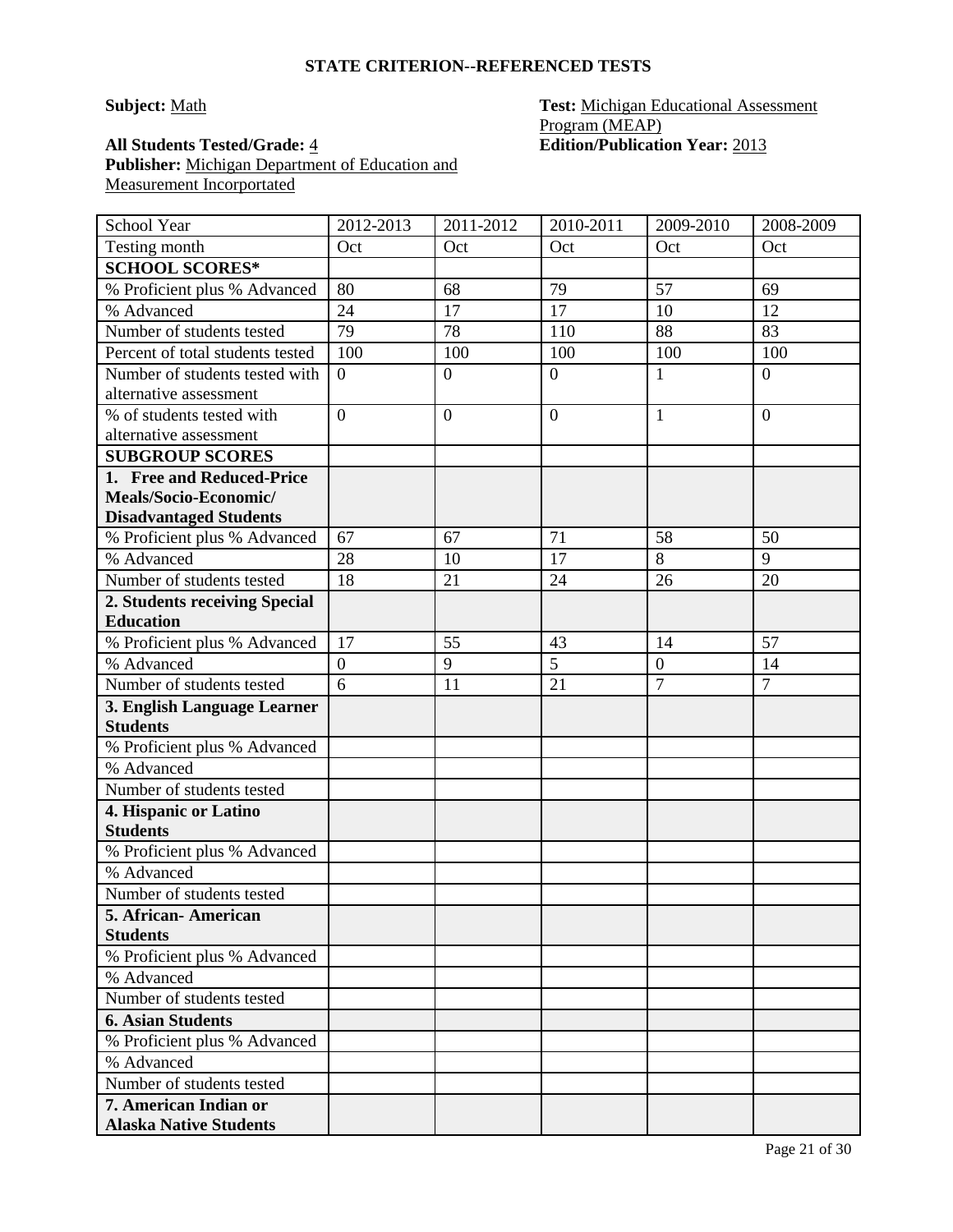| % Proficient plus % Advanced     |  |  |  |
|----------------------------------|--|--|--|
| % Advanced                       |  |  |  |
| Number of students tested        |  |  |  |
| 8. Native Hawaiian or other      |  |  |  |
| <b>Pacific Islander Students</b> |  |  |  |
| % Proficient plus % Advanced     |  |  |  |
| % Advanced                       |  |  |  |
| Number of students tested        |  |  |  |
| 9. White Students                |  |  |  |
| % Proficient plus % Advanced     |  |  |  |
| % Advanced                       |  |  |  |
| Number of students tested        |  |  |  |
| 10. Two or More Races            |  |  |  |
| identified Students              |  |  |  |
| % Proficient plus % Advanced     |  |  |  |
| % Advanced                       |  |  |  |
| Number of students tested        |  |  |  |
| 11. Other 1: Other 1             |  |  |  |
| % Proficient plus % Advanced     |  |  |  |
| % Advanced                       |  |  |  |
| Number of students tested        |  |  |  |
| 12. Other 2: Other 2             |  |  |  |
| % Proficient plus % Advanced     |  |  |  |
| % Advanced                       |  |  |  |
| Number of students tested        |  |  |  |
| 13. Other 3: Other 3             |  |  |  |
| % Proficient plus % Advanced     |  |  |  |
| % Advanced                       |  |  |  |
| Number of students tested        |  |  |  |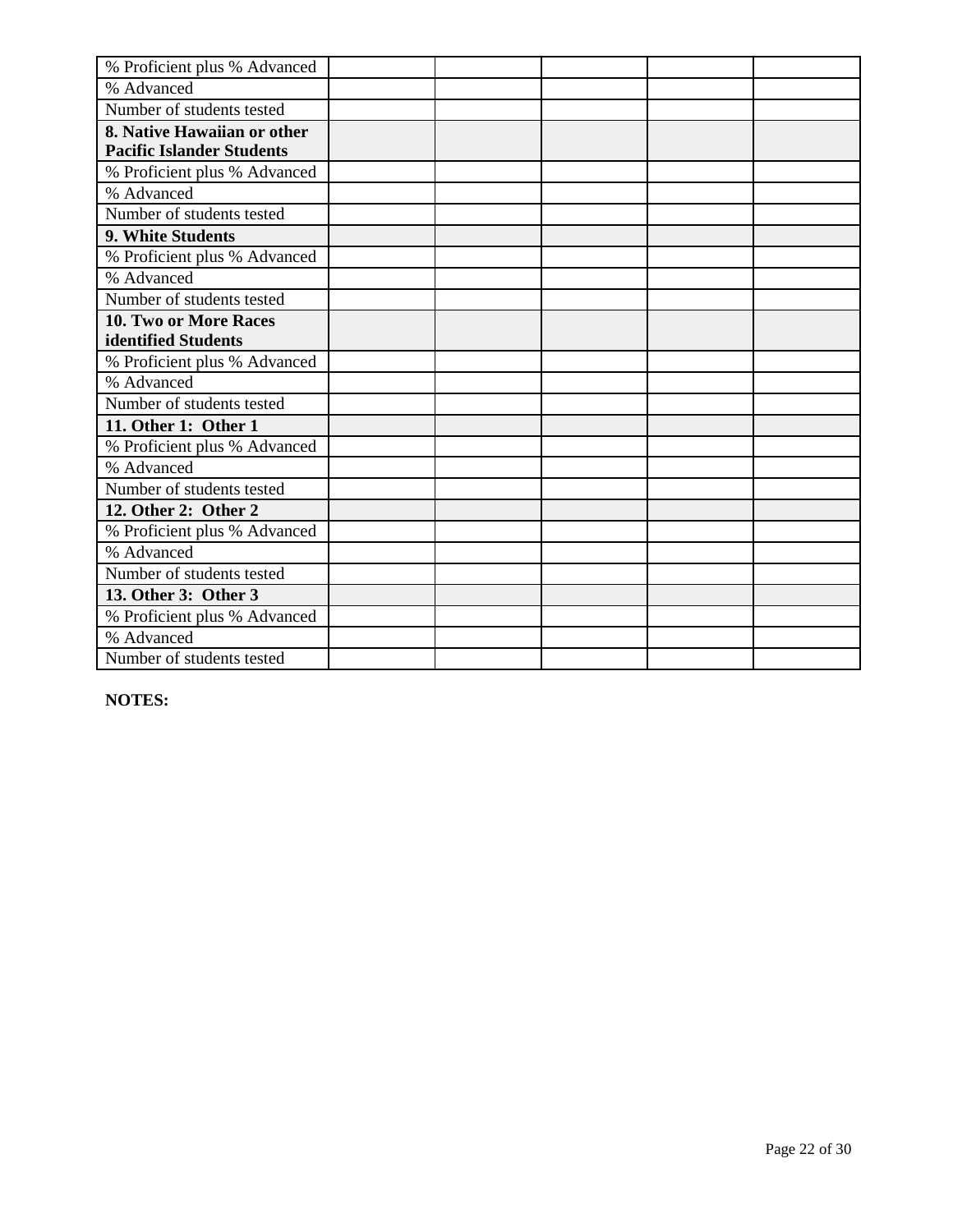# **Subject:** Math **Test:** Michigan Educational Assessment Program (MEAP)

**All Students Tested/Grade:** 5 **Edition/Publication Year:** 2013 **Publisher:** Michigan Department of Education and Measurement Incorporated

| School Year                            | 2012-2013        | 2011-2012        | 2010-2011        | 2009-2010        | 2008-2009      |
|----------------------------------------|------------------|------------------|------------------|------------------|----------------|
| Testing month                          | Oct              | Oct              | Oct              | Oct              | Oct            |
| <b>SCHOOL SCORES*</b>                  |                  |                  |                  |                  |                |
| % Proficient plus % Advanced           | 67               | 77               | 66               | 55               | 69             |
| % Advanced                             | 5                | 13               | 9                | $\overline{7}$   | 11             |
| Number of students tested              | 85               | 110              | 86               | 82               | 90             |
| Percent of total students tested       | 100              | 100              | 100              | 100              | 100            |
| Number of students tested with         | $\boldsymbol{0}$ | $\mathbf{0}$     | 1                | $\overline{0}$   | $\overline{0}$ |
| alternative assessment                 |                  |                  |                  |                  |                |
| % of students tested with              | $\overline{0}$   | $\overline{0}$   | $\mathbf{1}$     | $\overline{0}$   | $\overline{0}$ |
| alternative assessment                 |                  |                  |                  |                  |                |
| <b>SUBGROUP SCORES</b>                 |                  |                  |                  |                  |                |
| 1. Free and Reduced-Price              |                  |                  |                  |                  |                |
| Meals/Socio-Economic/                  |                  |                  |                  |                  |                |
| <b>Disadvantaged Students</b>          |                  |                  |                  |                  |                |
| % Proficient plus % Advanced           | 52               | 69               | 65               | 44               | 73             |
| % Advanced                             | 10               | 16               | 10               | $\overline{4}$   | 20             |
| Number of students tested              | 21               | 32               | 20               | 25               | 15             |
| 2. Students receiving Special          |                  |                  |                  |                  |                |
| <b>Education</b>                       |                  |                  |                  |                  |                |
| % Proficient plus % Advanced           | 46               | 60               | 14               | 13               | 25             |
| % Advanced                             | $\overline{0}$   | $\boldsymbol{0}$ | $\boldsymbol{0}$ | $\boldsymbol{0}$ | 6              |
| Number of students tested              | 11               | 20               | $\overline{7}$   | 8                | 16             |
| 3. English Language Learner            |                  |                  |                  |                  |                |
| <b>Students</b>                        |                  |                  |                  |                  |                |
| % Proficient plus % Advanced           |                  |                  |                  |                  |                |
| % Advanced                             |                  |                  |                  |                  |                |
| Number of students tested              |                  |                  |                  |                  |                |
| 4. Hispanic or Latino                  |                  |                  |                  |                  |                |
| <b>Students</b>                        |                  |                  |                  |                  |                |
| % Proficient plus % Advanced           |                  |                  |                  |                  |                |
| % Advanced                             |                  |                  |                  |                  |                |
| Number of students tested              |                  |                  |                  |                  |                |
| 5. African-American<br><b>Students</b> |                  |                  |                  |                  |                |
| % Proficient plus % Advanced           |                  |                  |                  |                  |                |
| % Advanced                             |                  |                  |                  |                  |                |
| Number of students tested              |                  |                  |                  |                  |                |
| <b>6. Asian Students</b>               |                  |                  |                  |                  |                |
| % Proficient plus % Advanced           |                  |                  |                  |                  |                |
| % Advanced                             |                  |                  |                  |                  |                |
| Number of students tested              |                  |                  |                  |                  |                |
| 7. American Indian or                  |                  |                  |                  |                  |                |
| <b>Alaska Native Students</b>          |                  |                  |                  |                  |                |
|                                        |                  |                  |                  |                  |                |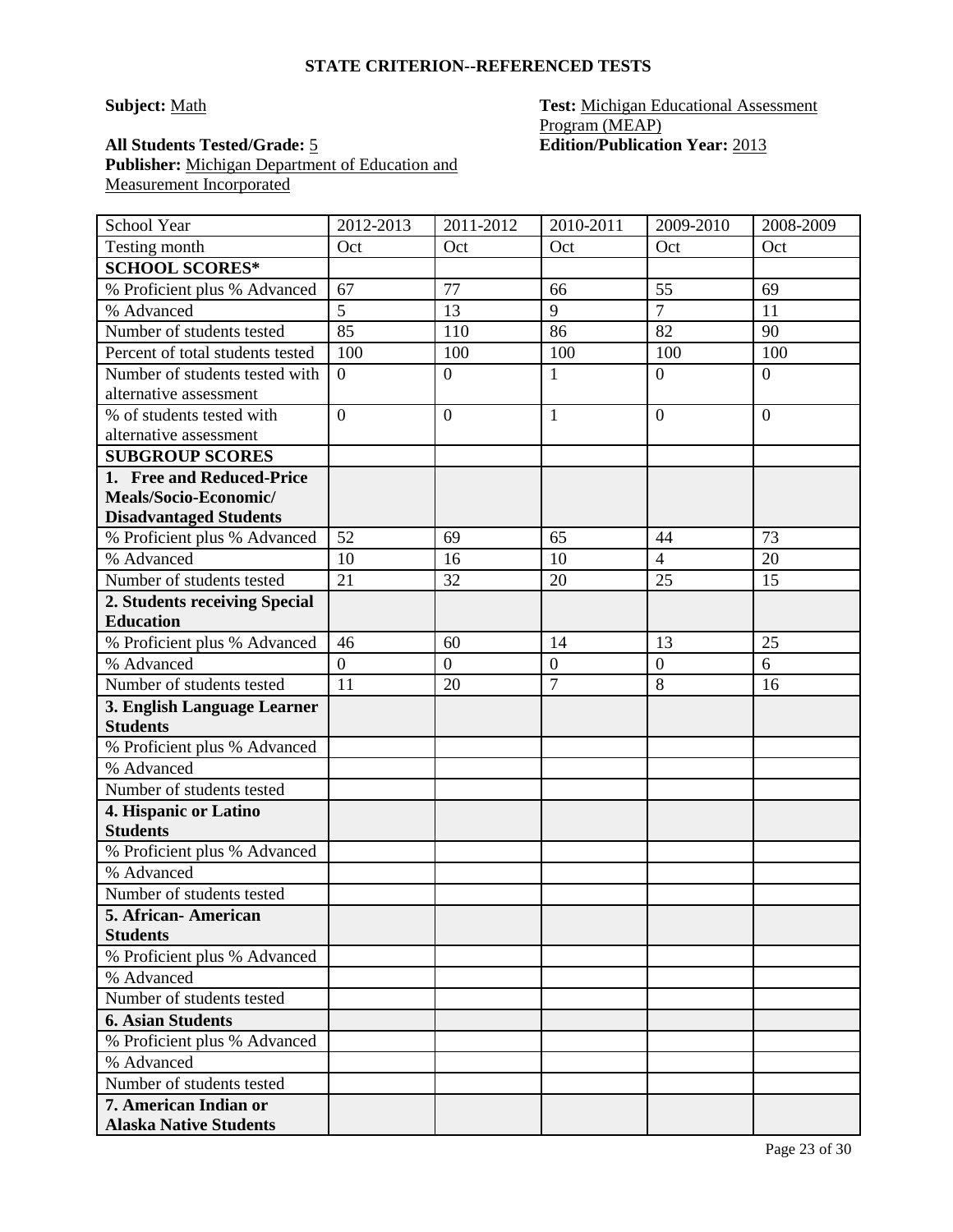| % Proficient plus % Advanced     |  |  |  |
|----------------------------------|--|--|--|
| % Advanced                       |  |  |  |
| Number of students tested        |  |  |  |
| 8. Native Hawaiian or other      |  |  |  |
| <b>Pacific Islander Students</b> |  |  |  |
| % Proficient plus % Advanced     |  |  |  |
| % Advanced                       |  |  |  |
| Number of students tested        |  |  |  |
| 9. White Students                |  |  |  |
| % Proficient plus % Advanced     |  |  |  |
| % Advanced                       |  |  |  |
| Number of students tested        |  |  |  |
| <b>10. Two or More Races</b>     |  |  |  |
| identified Students              |  |  |  |
| % Proficient plus % Advanced     |  |  |  |
| % Advanced                       |  |  |  |
| Number of students tested        |  |  |  |
| 11. Other 1: Other 1             |  |  |  |
| % Proficient plus % Advanced     |  |  |  |
| % Advanced                       |  |  |  |
| Number of students tested        |  |  |  |
| 12. Other 2: Other 2             |  |  |  |
| % Proficient plus % Advanced     |  |  |  |
| % Advanced                       |  |  |  |
| Number of students tested        |  |  |  |
| 13. Other 3: Other 3             |  |  |  |
| % Proficient plus % Advanced     |  |  |  |
| % Advanced                       |  |  |  |
| Number of students tested        |  |  |  |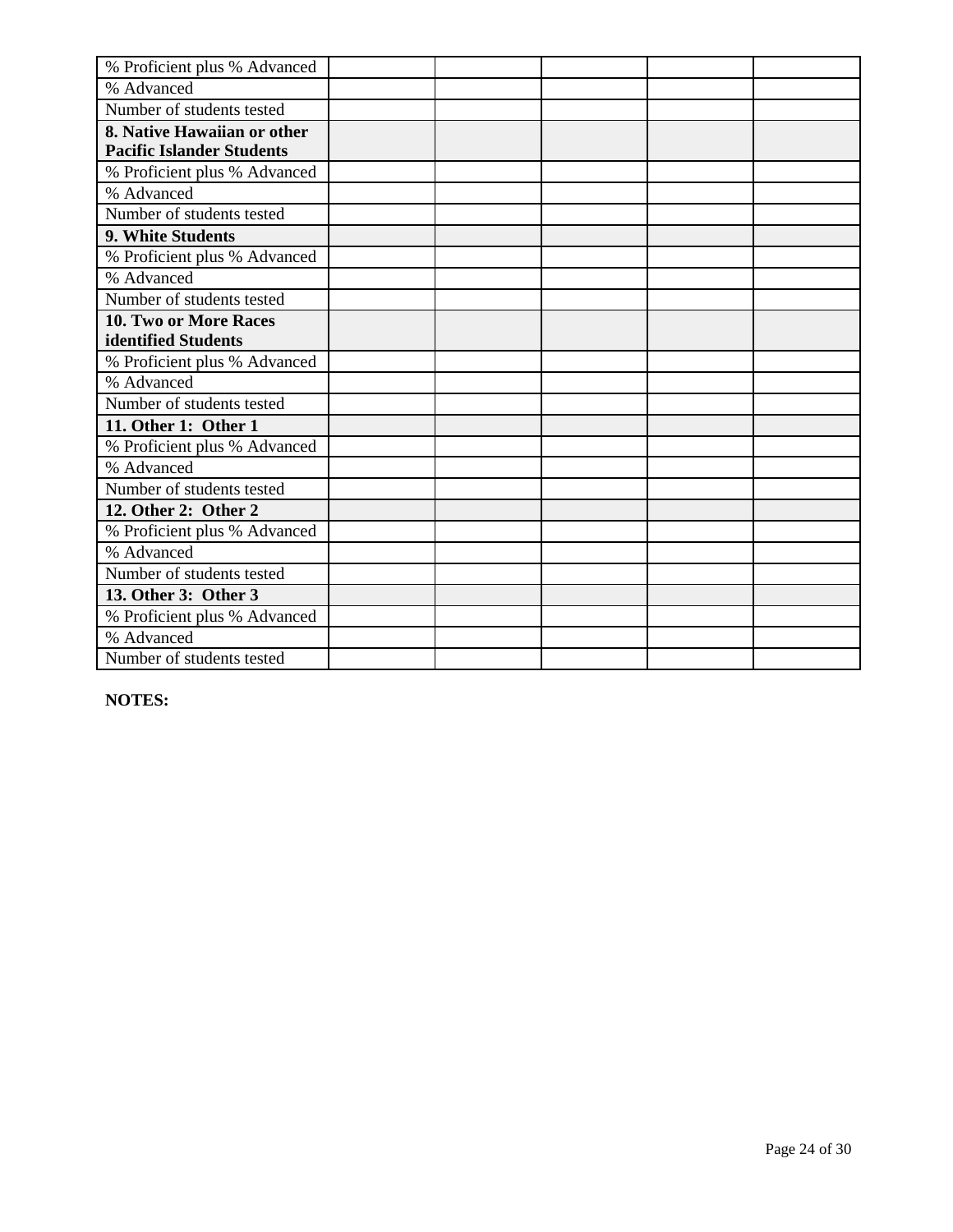**Subject: Reading/ELA Test: Michigan Educational Assessment** Program (MEAP)

**All Students Tested/Grade:** 3 **Edition/Publication Year:** 2013 **Publisher:** Michigan Department of Education and Measurement Incorporated

| School Year                      | 2012-2013        | 2011-2012    | 2010-2011      | 2009-2010      | 2008-2009      |
|----------------------------------|------------------|--------------|----------------|----------------|----------------|
| Testing month                    | Oct              | Oct          | Oct            | Oct            | Oct            |
| <b>SCHOOL SCORES*</b>            |                  |              |                |                |                |
| % Proficient plus % Advanced     | 89               | 87           | 71             | 79             | 80             |
| % Advanced                       | 13               | 26           | 8              | 19             | 23             |
| Number of students tested        | 87               | 76           | 79             | 103            | 89             |
| Percent of total students tested | 100              | 100          | 100            | 100            | 100            |
| Number of students tested with   | $\boldsymbol{0}$ | $\mathbf{1}$ | $\mathbf{0}$   | $\overline{0}$ | $\overline{0}$ |
| alternative assessment           |                  |              |                |                |                |
| % of students tested with        | $\overline{0}$   | $\mathbf{1}$ | $\overline{0}$ | $\theta$       | $\overline{0}$ |
| alternative assessment           |                  |              |                |                |                |
| <b>SUBGROUP SCORES</b>           |                  |              |                |                |                |
| 1. Free and Reduced-Price        |                  |              |                |                |                |
| Meals/Socio-Economic/            |                  |              |                |                |                |
| <b>Disadvantaged Students</b>    |                  |              |                |                |                |
| % Proficient plus % Advanced     | 96               | 85           | 70             | 64             | 83             |
| % Advanced                       | 11               | 31           | $\overline{4}$ | 14             | 26             |
| Number of students tested        | 28               | 26           | 23             | 28             | 23             |
| 2. Students receiving Special    |                  |              |                |                |                |
| <b>Education</b>                 |                  |              |                |                |                |
| % Proficient plus % Advanced     | 50               | 39           | 50             | 32             | 78             |
| % Advanced                       | 13               | 13           | $\overline{0}$ | 11             | 11             |
| Number of students tested        | 8                | 8            | 10             | 19             | 9              |
| 3. English Language Learner      |                  |              |                |                |                |
| <b>Students</b>                  |                  |              |                |                |                |
| % Proficient plus % Advanced     |                  |              |                |                |                |
| % Advanced                       |                  |              |                |                |                |
| Number of students tested        |                  |              |                |                |                |
| 4. Hispanic or Latino            |                  |              |                |                |                |
| <b>Students</b>                  |                  |              |                |                |                |
| % Proficient plus % Advanced     |                  |              |                |                |                |
| % Advanced                       |                  |              |                |                |                |
| Number of students tested        |                  |              |                |                |                |
| 5. African - American            |                  |              |                |                |                |
| <b>Students</b>                  |                  |              |                |                |                |
| % Proficient plus % Advanced     |                  |              |                |                |                |
| % Advanced                       |                  |              |                |                |                |
| Number of students tested        |                  |              |                |                |                |
| <b>6. Asian Students</b>         |                  |              |                |                |                |
| % Proficient plus % Advanced     |                  |              |                |                |                |
| % Advanced                       |                  |              |                |                |                |
| Number of students tested        |                  |              |                |                |                |
| 7. American Indian or            |                  |              |                |                |                |
| <b>Alaska Native Students</b>    |                  |              |                |                |                |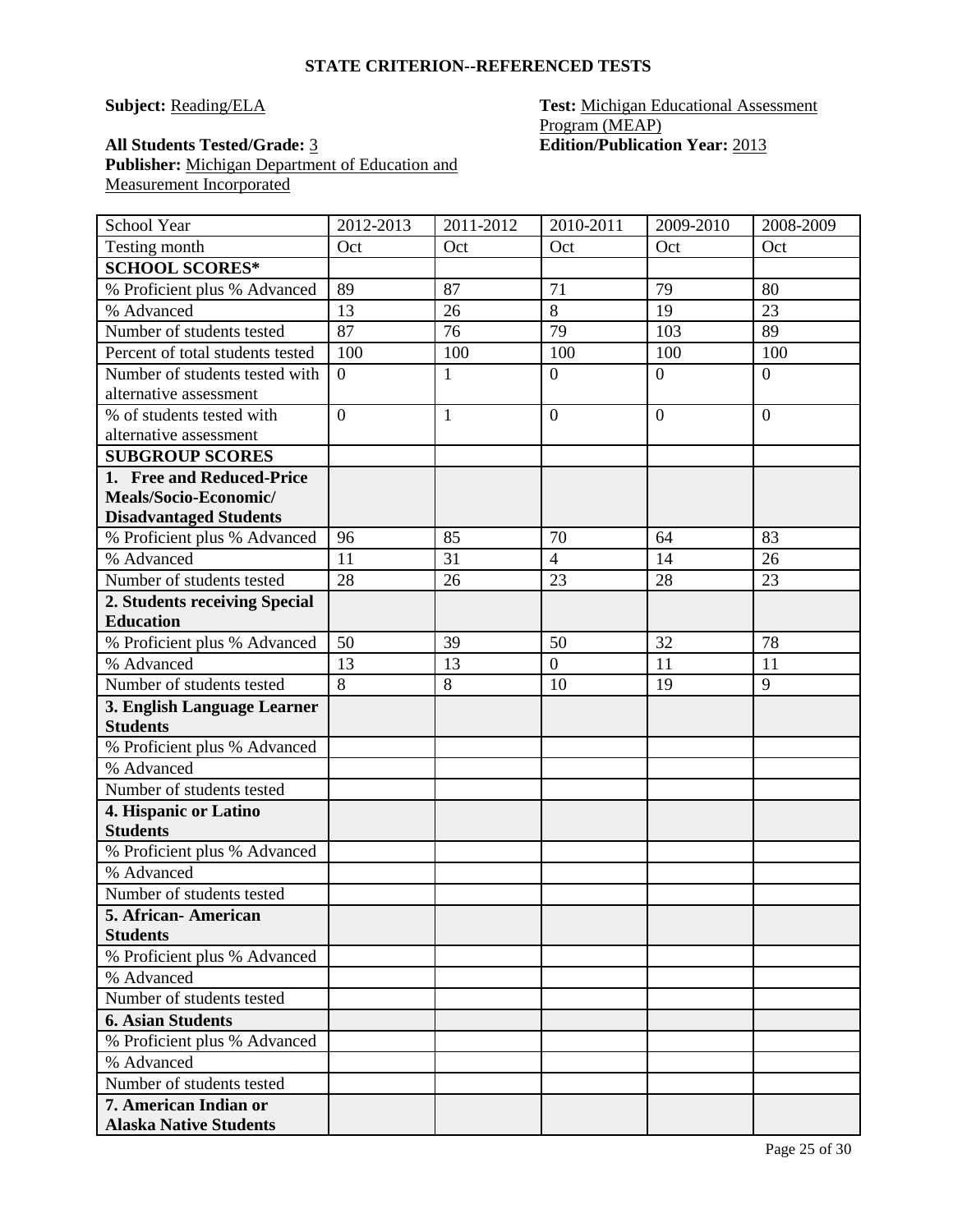| % Proficient plus % Advanced     |  |  |  |
|----------------------------------|--|--|--|
| % Advanced                       |  |  |  |
| Number of students tested        |  |  |  |
| 8. Native Hawaiian or other      |  |  |  |
| <b>Pacific Islander Students</b> |  |  |  |
| % Proficient plus % Advanced     |  |  |  |
| % Advanced                       |  |  |  |
| Number of students tested        |  |  |  |
| 9. White Students                |  |  |  |
| % Proficient plus % Advanced     |  |  |  |
| % Advanced                       |  |  |  |
| Number of students tested        |  |  |  |
| <b>10. Two or More Races</b>     |  |  |  |
| identified Students              |  |  |  |
| % Proficient plus % Advanced     |  |  |  |
| % Advanced                       |  |  |  |
| Number of students tested        |  |  |  |
| 11. Other 1: Other 1             |  |  |  |
| % Proficient plus % Advanced     |  |  |  |
| % Advanced                       |  |  |  |
| Number of students tested        |  |  |  |
| 12. Other 2: Other 2             |  |  |  |
| % Proficient plus % Advanced     |  |  |  |
| % Advanced                       |  |  |  |
| Number of students tested        |  |  |  |
| 13. Other 3: Other 3             |  |  |  |
| % Proficient plus % Advanced     |  |  |  |
| % Advanced                       |  |  |  |
| Number of students tested        |  |  |  |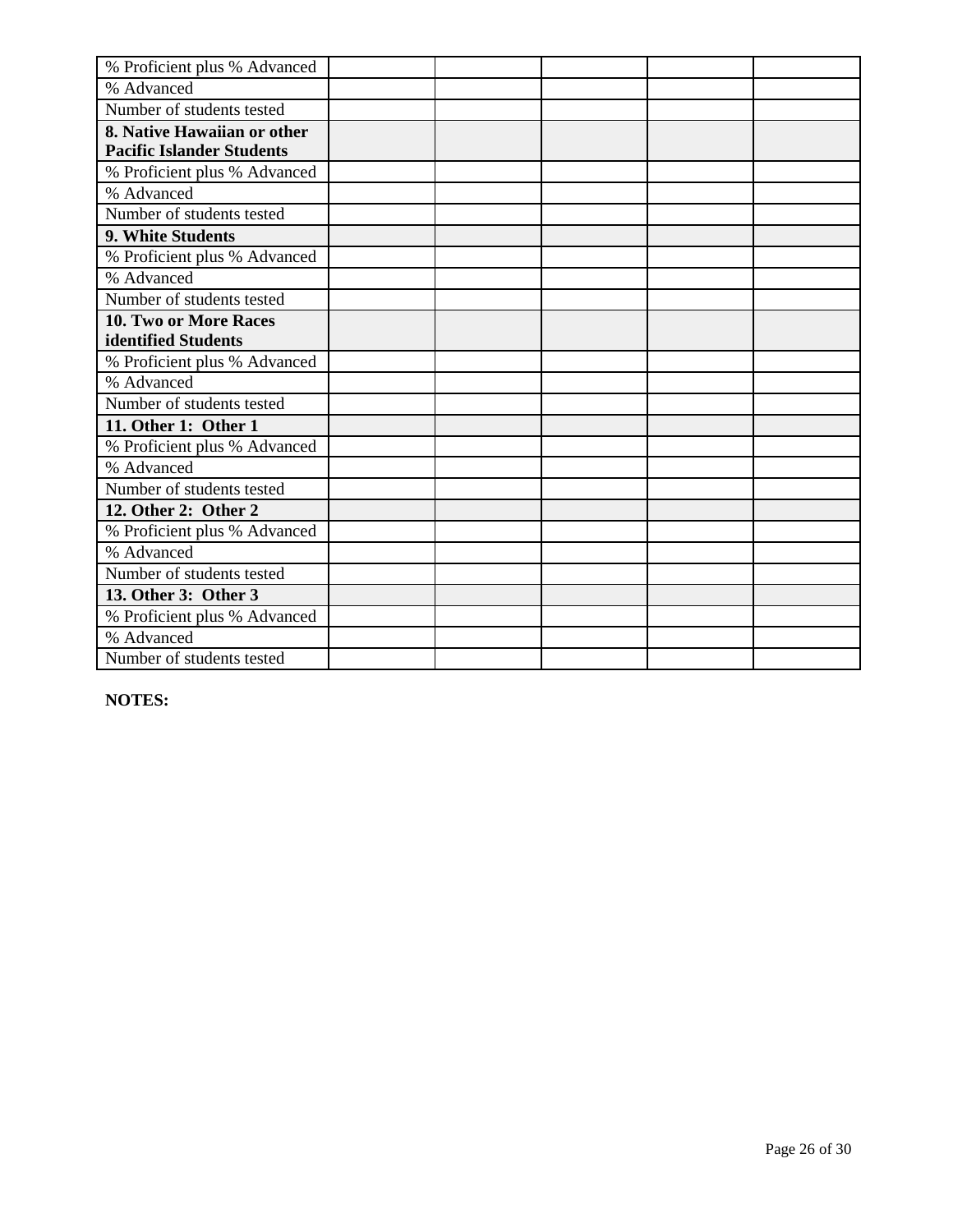**Subject: Reading/ELA Test: Michigan Educational Assessment** Program (MEAP **All Students Tested/Grade:** 4 **Edition/Publication Year:** 2013

**Publisher:** Michigan Department of Education and Measurement Incorporated

| School Year                      | 2012-2013        | 2011-2012      | 2010-2011      | 2009-2010        | 2008-2009        |
|----------------------------------|------------------|----------------|----------------|------------------|------------------|
| Testing month                    | Oct              | Oct            | Oct            | Oct              | Oct              |
| <b>SCHOOL SCORES*</b>            |                  |                |                |                  |                  |
| % Proficient plus % Advanced     | 91               | 83             | 86             | 83               | 80               |
| % Advanced                       | $\overline{7}$   | 10             | 20             | 11               | 10               |
| Number of students tested        | 81               | 78             | 110            | 88               | 83               |
| Percent of total students tested | 100              | 100            | 100            | 100              | 100              |
| Number of students tested with   | $\boldsymbol{0}$ | $\overline{0}$ | $\overline{0}$ | 1                | $\boldsymbol{0}$ |
| alternative assessment           |                  |                |                |                  |                  |
| % of students tested with        | $\overline{0}$   | $\overline{0}$ | $\overline{0}$ | 1                | $\overline{0}$   |
| alternative assessment           |                  |                |                |                  |                  |
| <b>SUBGROUP SCORES</b>           |                  |                |                |                  |                  |
| 1. Free and Reduced-Price        |                  |                |                |                  |                  |
| Meals/Socio-Economic/            |                  |                |                |                  |                  |
| <b>Disadvantaged Students</b>    |                  |                |                |                  |                  |
| % Proficient plus % Advanced     | 85               | 81             | 71             | 81               | 45               |
| % Advanced                       | $\overline{5}$   | 10             | $\overline{8}$ | 15               | 9                |
| Number of students tested        | 20               | 21             | 24             | 26               | 20               |
| 2. Students receiving Special    |                  |                |                |                  |                  |
| <b>Education</b>                 |                  |                |                |                  |                  |
| % Proficient plus % Advanced     | 57               | 36             | 43             | 57               | 57               |
| % Advanced                       | $\overline{0}$   | $\mathbf{0}$   | $\mathbf{0}$   | $\boldsymbol{0}$ | $\boldsymbol{0}$ |
| Number of students tested        | $\overline{7}$   | 11             | 21             | $\overline{7}$   | $\overline{7}$   |
| 3. English Language Learner      |                  |                |                |                  |                  |
| <b>Students</b>                  |                  |                |                |                  |                  |
| % Proficient plus % Advanced     |                  |                |                |                  |                  |
| % Advanced                       |                  |                |                |                  |                  |
| Number of students tested        |                  |                |                |                  |                  |
| 4. Hispanic or Latino            |                  |                |                |                  |                  |
| <b>Students</b>                  |                  |                |                |                  |                  |
| % Proficient plus % Advanced     |                  |                |                |                  |                  |
| % Advanced                       |                  |                |                |                  |                  |
| Number of students tested        |                  |                |                |                  |                  |
| 5. African-American              |                  |                |                |                  |                  |
| <b>Students</b>                  |                  |                |                |                  |                  |
| % Proficient plus % Advanced     |                  |                |                |                  |                  |
| % Advanced                       |                  |                |                |                  |                  |
| Number of students tested        |                  |                |                |                  |                  |
| <b>6. Asian Students</b>         |                  |                |                |                  |                  |
| % Proficient plus % Advanced     |                  |                |                |                  |                  |
| % Advanced                       |                  |                |                |                  |                  |
| Number of students tested        |                  |                |                |                  |                  |
| 7. American Indian or            |                  |                |                |                  |                  |
| <b>Alaska Native Students</b>    |                  |                |                |                  |                  |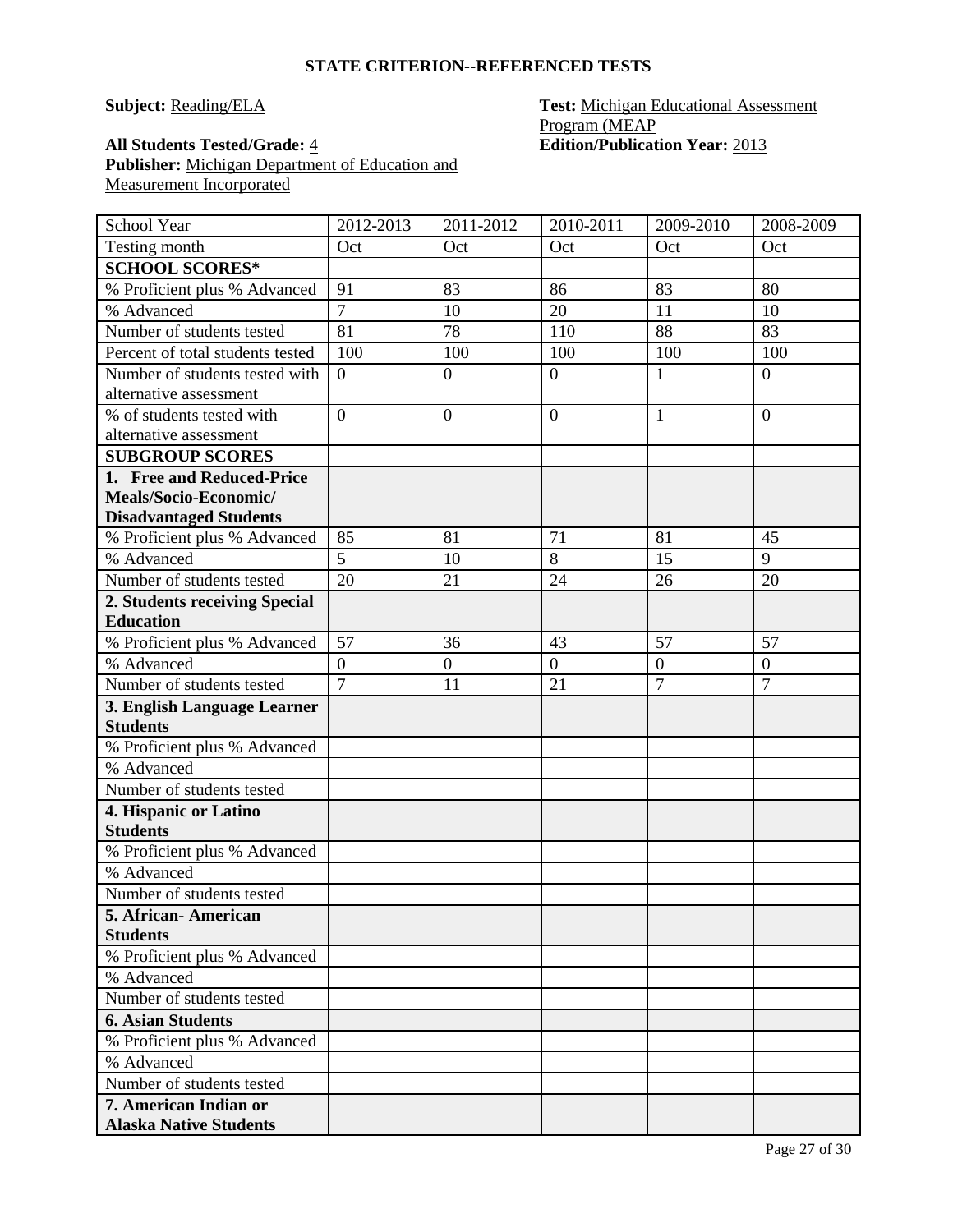| % Proficient plus % Advanced     |  |  |  |
|----------------------------------|--|--|--|
| % Advanced                       |  |  |  |
| Number of students tested        |  |  |  |
| 8. Native Hawaiian or other      |  |  |  |
| <b>Pacific Islander Students</b> |  |  |  |
| % Proficient plus % Advanced     |  |  |  |
| % Advanced                       |  |  |  |
| Number of students tested        |  |  |  |
| 9. White Students                |  |  |  |
| % Proficient plus % Advanced     |  |  |  |
| % Advanced                       |  |  |  |
| Number of students tested        |  |  |  |
| <b>10. Two or More Races</b>     |  |  |  |
| identified Students              |  |  |  |
| % Proficient plus % Advanced     |  |  |  |
| % Advanced                       |  |  |  |
| Number of students tested        |  |  |  |
| 11. Other 1: Other 1             |  |  |  |
| % Proficient plus % Advanced     |  |  |  |
| % Advanced                       |  |  |  |
| Number of students tested        |  |  |  |
| 12. Other 2: Other 2             |  |  |  |
| % Proficient plus % Advanced     |  |  |  |
| % Advanced                       |  |  |  |
| Number of students tested        |  |  |  |
| 13. Other 3: Other 3             |  |  |  |
| % Proficient plus % Advanced     |  |  |  |
| % Advanced                       |  |  |  |
| Number of students tested        |  |  |  |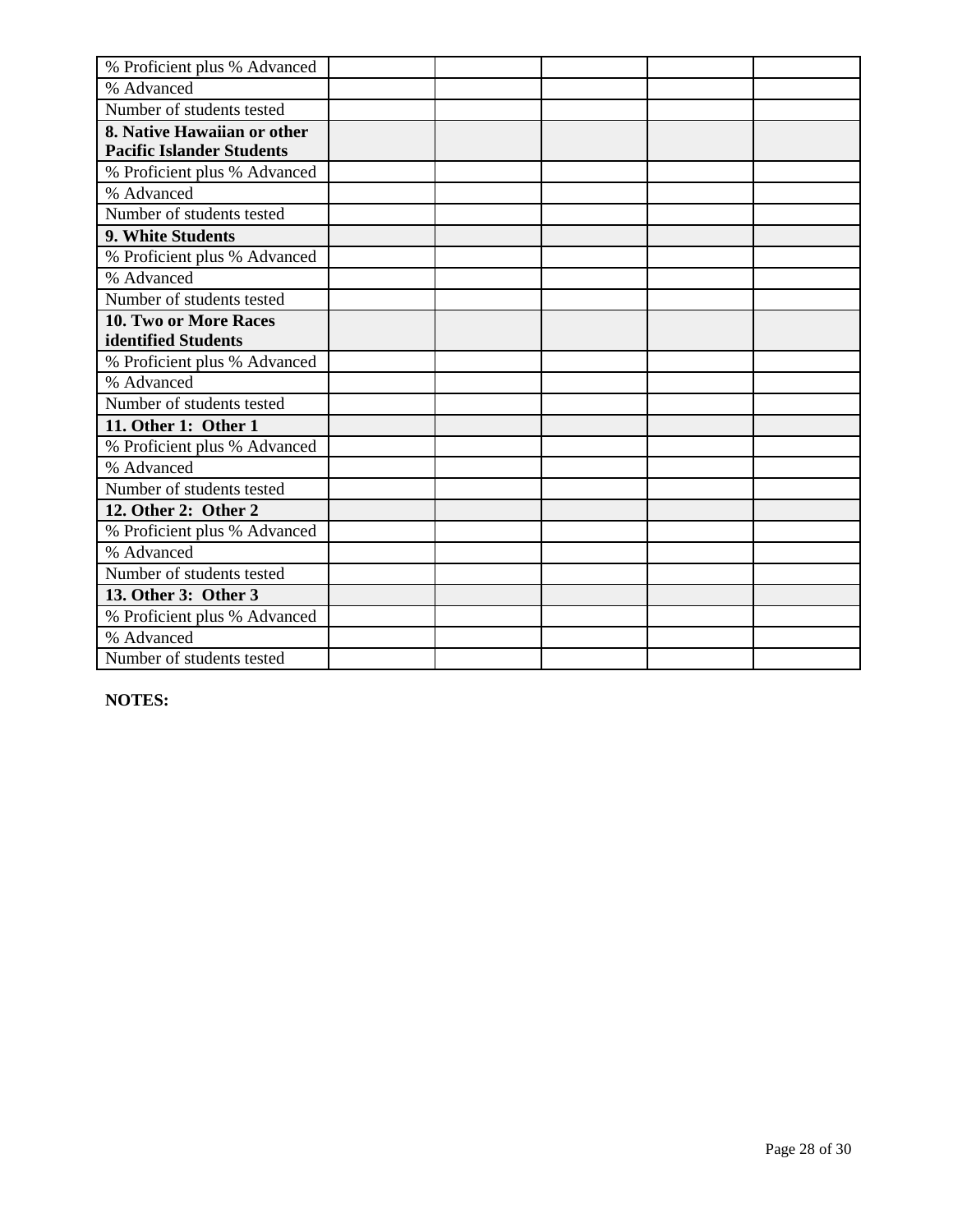**Subject: Reading/ELA Test: Michigan Educational Assessment** Program (MEAP **All Students Tested/Grade:** 5 **Edition/Publication Year:** 2013

**Publisher:** Michigan Department of Education and Measurement Incorporated

| School Year                                | 2012-2013      | 2011-2012        | 2010-2011      | 2009-2010      | 2008-2009      |
|--------------------------------------------|----------------|------------------|----------------|----------------|----------------|
| Testing month                              | Oct            | Oct              | Oct            | Oct            | Oct            |
| <b>SCHOOL SCORES*</b>                      |                |                  |                |                |                |
| % Proficient plus % Advanced               | 80             | 87               | 83             | 77             | 82             |
| % Advanced                                 | 20             | 15               | 19             | 18             | 22             |
| Number of students tested                  | 85             | 110              | 86             | 82             | 90             |
| Percent of total students tested           | 100            | 100              | 100            | 100            | 100            |
| Number of students tested with             | $\theta$       | $\overline{0}$   | $\mathbf{1}$   | $\overline{0}$ | $\overline{0}$ |
| alternative assessment                     |                |                  |                |                |                |
| % of students tested with                  | $\overline{0}$ | $\boldsymbol{0}$ | $\mathbf{1}$   | $\overline{0}$ | $\overline{0}$ |
| alternative assessment                     |                |                  |                |                |                |
| <b>SUBGROUP SCORES</b>                     |                |                  |                |                |                |
| 1. Free and Reduced-Price                  |                |                  |                |                |                |
| Meals/Socio-Economic/                      |                |                  |                |                |                |
| <b>Disadvantaged Students</b>              |                |                  |                |                |                |
| % Proficient plus % Advanced               | 62             | 69               | 75             | 64             | 80             |
| % Advanced                                 | 10             | 9                | $\overline{0}$ | 16             | 27             |
| Number of students tested                  | 21             | 32               | 20             | 25             | 15             |
| 2. Students receiving Special              |                |                  |                |                |                |
| <b>Education</b>                           |                |                  |                |                |                |
| % Proficient plus % Advanced               | 36             | 60               | 43             | 63             | 50             |
| % Advanced                                 | 9              | $\overline{0}$   | 14             | 13             | 6              |
| Number of students tested                  | 11             | 20               | $\overline{7}$ | 8              | 15             |
| 3. English Language Learner                |                |                  |                |                |                |
| <b>Students</b>                            |                |                  |                |                |                |
| % Proficient plus % Advanced               |                |                  |                |                |                |
| % Advanced                                 |                |                  |                |                |                |
| Number of students tested                  |                |                  |                |                |                |
| 4. Hispanic or Latino                      |                |                  |                |                |                |
| <b>Students</b>                            |                |                  |                |                |                |
| % Proficient plus % Advanced<br>% Advanced |                |                  |                |                |                |
| Number of students tested                  |                |                  |                |                |                |
| 5. African-American                        |                |                  |                |                |                |
| <b>Students</b>                            |                |                  |                |                |                |
| % Proficient plus % Advanced               |                |                  |                |                |                |
| % Advanced                                 |                |                  |                |                |                |
| Number of students tested                  |                |                  |                |                |                |
| <b>6. Asian Students</b>                   |                |                  |                |                |                |
| % Proficient plus % Advanced               |                |                  |                |                |                |
| % Advanced                                 |                |                  |                |                |                |
| Number of students tested                  |                |                  |                |                |                |
| 7. American Indian or                      |                |                  |                |                |                |
| <b>Alaska Native Students</b>              |                |                  |                |                |                |